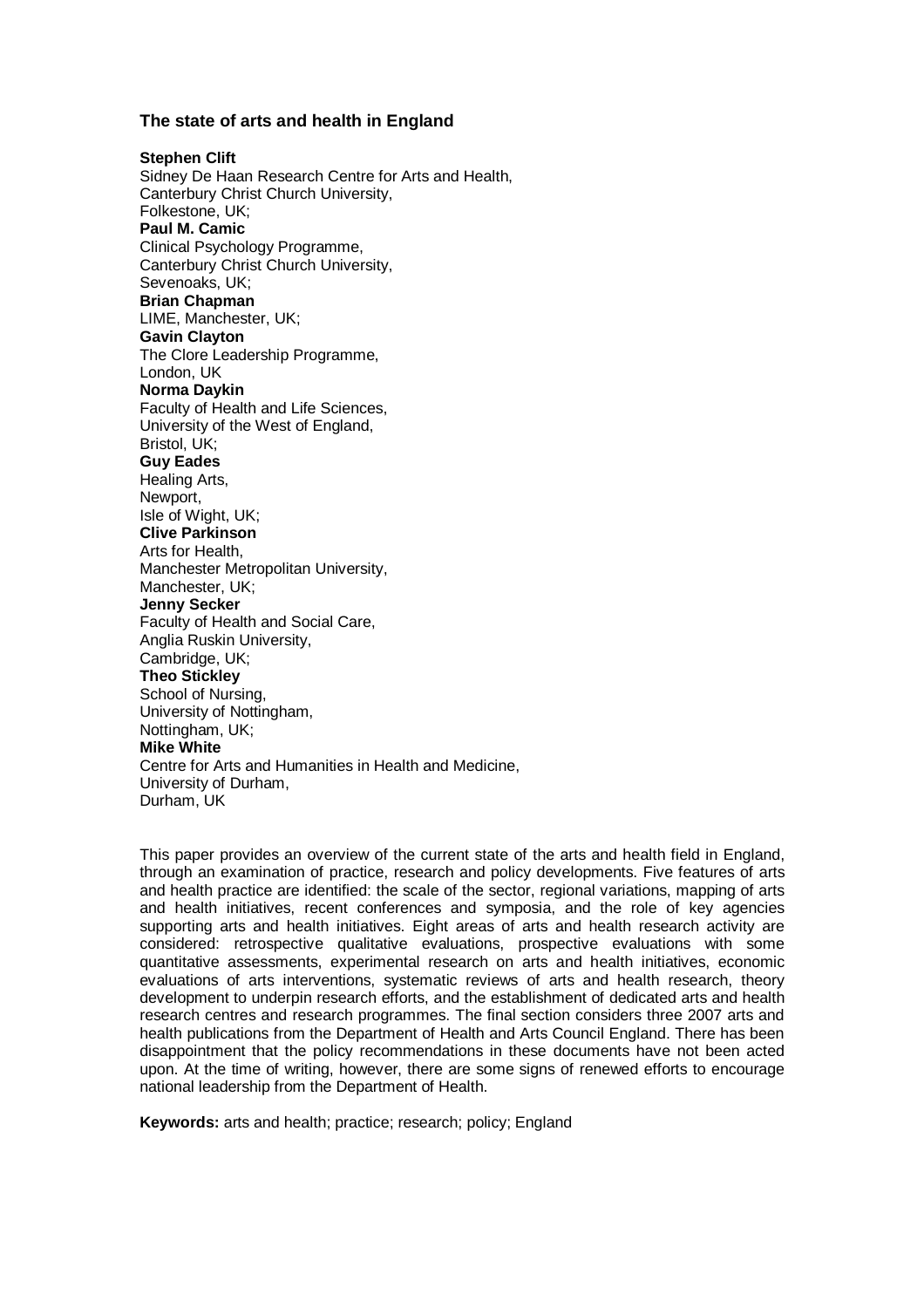### **Introduction**

This paper aims to provide an overview of the current state of arts and health in England<sup>1</sup> at the time of writing (August 2008). This is an ambitious undertaking for several reasons. England is a large and culturally diverse country of over 60 million people. It has a National Health Service regarded as the largest and most complex healthcare organisation in Europe, together with a complex system of social care managed by local authorities. The range and variety of arts and health work across the length and breadth of England are enormous, and this account is unavoidably selective. Consequently, apologies are immediately in order to any hard-working practitioners and researchers in the field who might not be mentioned below.

In preparing this account, however, an approach has been adopted to help ensure that readers will gain an accurate and balanced sense of the current arts and health field in England. The team of authors includes leading practitioners and advocates in the delivery of arts and health initiatives, and academics involved in evaluating practical initiatives and attempting to develop theoretical frameworks for understanding the links between the creative arts and health. The lead in writing the paper was taken by SC, with direct contributions to the text from all remaining authors. Further consultations were also undertaken with officers in most of the Arts Council England regional offices, holding a brief which included "health."<sup>2</sup> A guide is also given to key web-based sources of additional information, any one of which will reveal much more of the wealth of work going on in both healthcare and community settings.

The idea for this article on arts and health in England was stimulated by two apparently contradictory events. The first was the collapse of the National Network for the Arts in Health, after six years of hard and fruitful work advocating for this area of work (Dose, 2006), and the second the launch by Arts Council England and the Department of Health (2007) of A Prospectus for Arts and Health. This document aims to celebrate the wealth of arts and health initiatives across the country and highlight the growing body of scientific evidence in support of the value of the arts for health. The former was a source of concern to people in the field that a national flagship for the arts and health cause had disappeared apparently for want of minimal funding (it ran on an annual budget less than the salary of a single NHS General Practitioner); while the latter was a source of some optimism, that a national lead was being taken jointly by the government department responsible for health and the principal national funding body for the arts, in promoting the value of arts for health. As this paper was planned and written one year on from the publication of the Prospectus, it seemed timely to consider its impact on the field.

The paper is structured in three sections reflecting the key issues of practice, research and policy highlighted in the title of this journal. This order makes sense chronologically too, as growth in arts and health practice has taken place over many years. This growth has lead to an interest in scientific evaluation and research and most recently a call for policy, if the field is to consolidate and develop further. It should be recognised, however, that considerable overlap across these areas exists in many of the key documents and reports referred to below. Practice should be guided by evidence; research clearly has a focus on practical arts for health activities, and best practice and research ought to inform policy and strategy.

A number of attempts have been made to impose some kind of structure on the diversity of connections between arts and health. Meyrick (2001, in Angus, 2002), for example, provides a map of the arts and health field, distinguishing five distinct areas of work: built environment, art in hospitals, medical humanities, arts therapies and community arts. Dose (2006) favours a typology with four categories: arts in healthcare settings, community arts for health, medical humanities and arts therapies. McNaughton, White and Stacey (2005b) present the arts/health diamond which categorises arts and health projects along two dimensions (see Figure 1). The first dimension is whether the focus is primarily on engagement with the arts (with an assumption that such activity carries benefits for well-being) or more specifically on health improvement (with the assumption that the arts can help to achieve health outcomes); and the second is whether the focus is on individuals and their personal well-being or on working with groups and communities. Attention in this article is focused on arts for health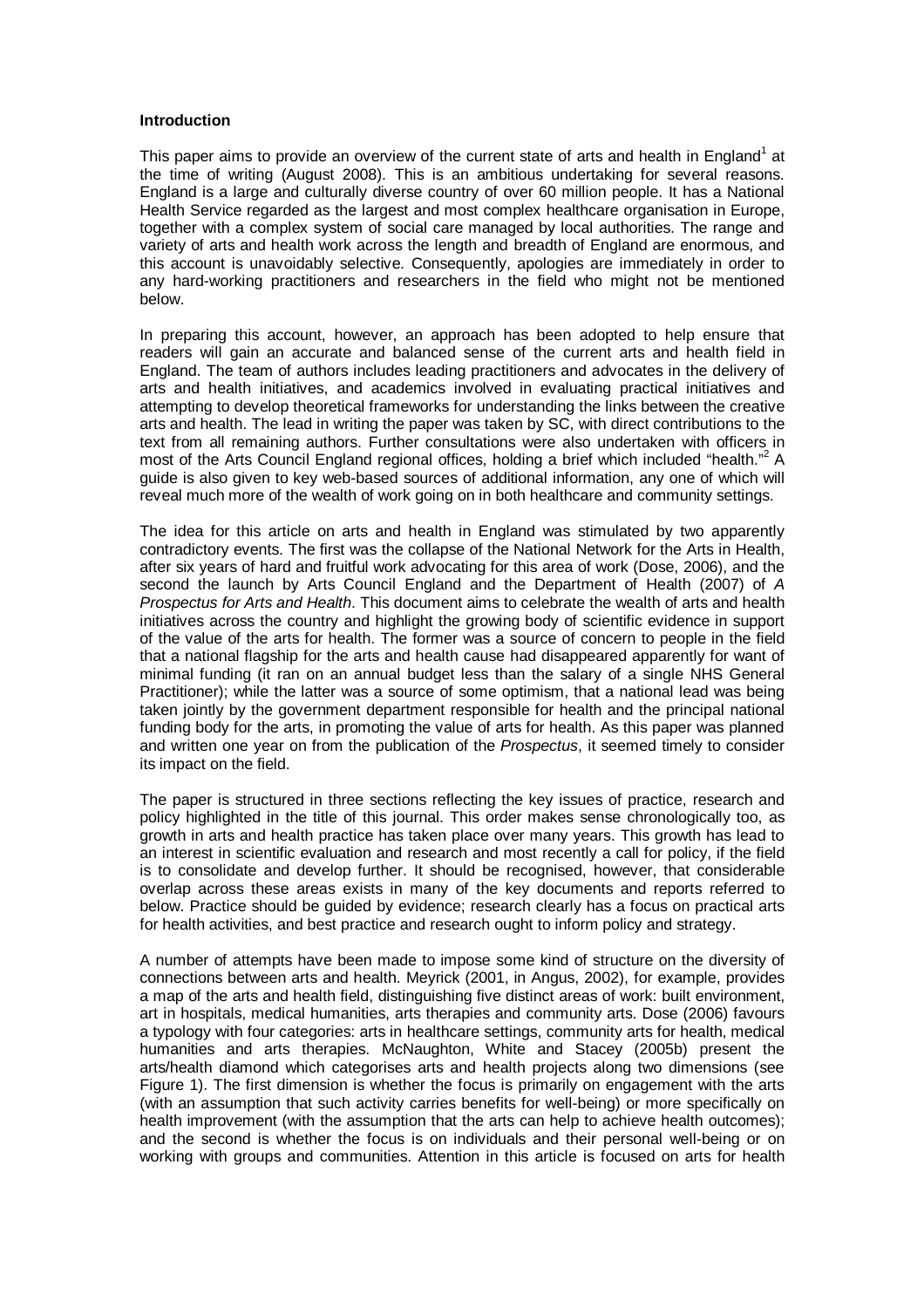initiatives in healthcare and community settings, and the creative arts therapies and medical humanities are outside the scope of the current discussion.<sup>3</sup>

#### **Key dimensions of arts/health**



Figure 1. The Arts and Health Diamond (McNaughton et al., 2005b<sup>4</sup>).

### **Practice**

### **Some history of arts and health in England**

Drawing on the arts in the context of healthcare and in the promotion of community health, has a long history in England, and indeed the whole of the UK. Baron (1999) provides an account of the place of art in British hospitals from the Middle Ages to the present day, charting the changing levels of commitment to the view that hospitals should be beautiful places. The Victorians, for example, believed that "the lives of patients in hospitals and institutions should be made fuller and happier by pictures, plants and decorations" (1999, p. 9), whereas in the first half of the twentieth century, "little or no art was placed in hospitals" due to the rise of modernist movement, with attitudes exemplified by Le Corbusier's (1923) widely quoted view: "A house is machine for living in...it is the wall which is the work of art." For many decades, claims Baron, "hospitals, wards and patients had a suffer environments in which colour and decoration were taboo." (cited in Baron, 1999, p. 11).

Stickley (2007b), in discussing the care of people with mental health needs, also highlights the long history of attention to the creative arts in a context of therapeutic relationships and a willingness "to not only 'treat' the patient, but listen to their life-stories" (p. 766).

In the field of community arts for health activities, White (in press) provides an account of the history of the linkages between the arts and community health in the UK, drawing on his own considerable experience and substantial personal contribution to the development of the arts and health field. He traces its origins to the community arts movement that emerged in the late 1960s, and highlights that from the start there have been tensions between whether the arts are seen as "an agent of social transformation or a mere instrumental tool" that can be used to meet government targets. White acknowledges too the importance of the SHAPE network developed in the late 1970s and early 1980s "which brought arts access issues into the health and social services arena from the perspective of service users themselves" (p. 4). Peter Senior played an influential role in establishing Hospital Arts Manchester in 1973, and a further organisation START<sup>5</sup> "to provide arts in non-institutional settings for mental health patient referrals" (p. 4).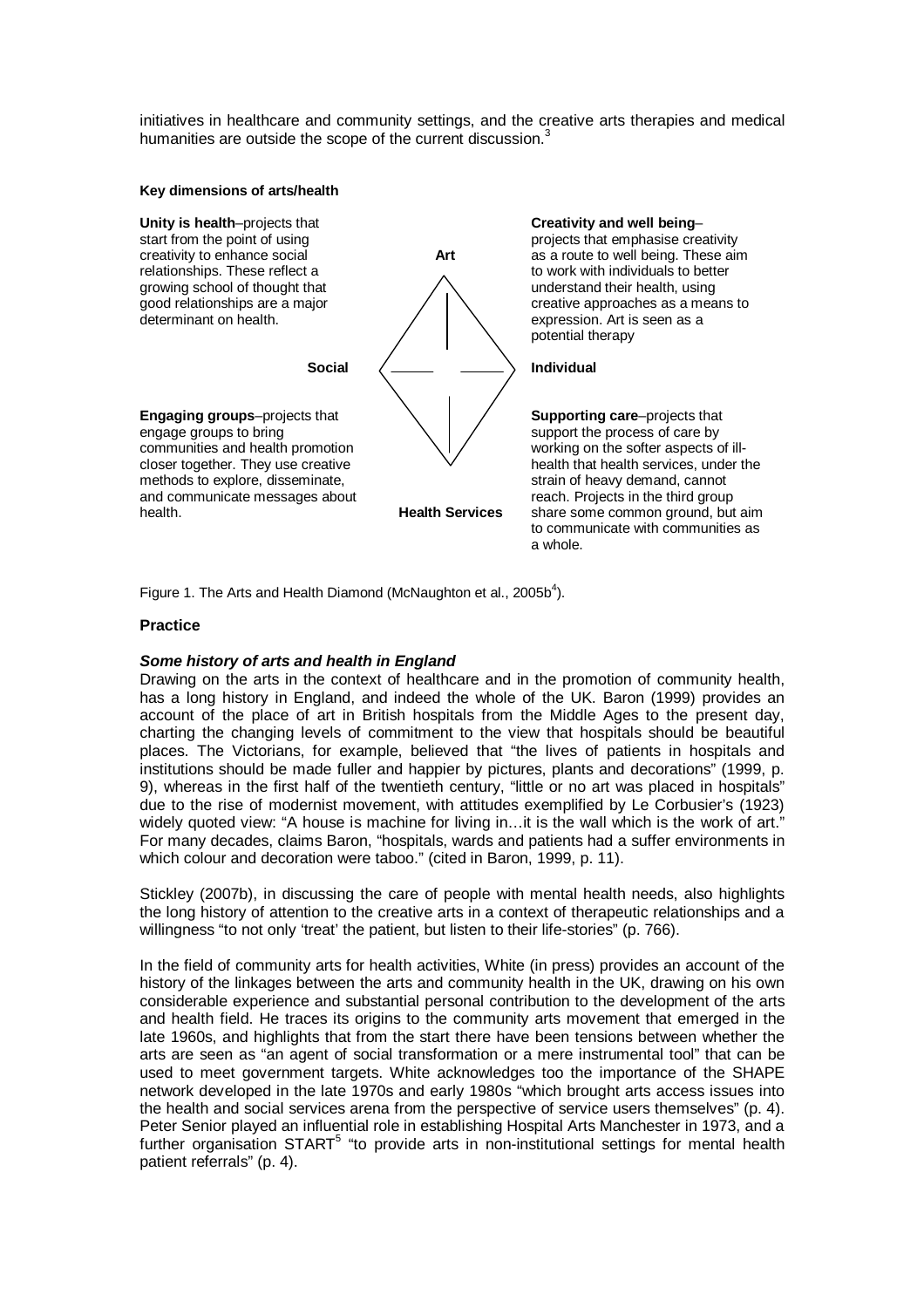White also credits John Ashton, as the earliest champion of the arts in the field of public health:<sup>6</sup>

The earliest instance of community-based arts in health I can find is in the health promotion events at the 1984 National Garden Festival in Liverpool, instigated by the city's then Director of Public Health John Ashton, where music and poetry figured in the 'spot check' health tests offered to visitors. (in press)

Most particularly, however, he pays tribute to the vision of Dr Malcolm Rigler, and his understanding that many of the patients seeking help through his surgery in Withymoor were "psycho-social in origin":

I was overwhelmed by the great number of conditions I saw for which medical solutions seemed inappropriate. Patients came to me in their droves with problems ranging from divorce to family breakdown to unemployment to post-natal depression, but my (medical) training had neither prepared nor qualified me for the responsibility of dealing with problems of a personal or social nature. In its preoccupations with facts and measurements, my medical school had overlooked consideration of an effective communication with patients. (Nuffield, 2000, quoted by White, in press) $<sup>7</sup>$ </sup>

White himself worked with Dr Rigler in introducing the arts into his surgery:

Dr Rigler had realised that the arts could provide the necessary communication and education with impact, excitement and insight. We agreed we should find some small practical means to start achieving this. Although I did not know it at the time, I went on to set up with Dr Rigler the first arts in primary care project in the UK.

The arts projects at Withymoor Village Surgery brought people together around nonthreatening and enjoyable activities and proved helpful to those who were lonely or suffering from mild to moderate anxiety and depression, or panic attacks. The annual lantern procession started in 1990 was initially conceived as a means of bringing together the socially disenfranchised people of the estate and helping to forge a spirit of community. On its tenth anniversary over one thousand people took part, confirming its success in building community and establishing a tradition. (White, in press)

A key turning point for the arts and health field came at the end of the 1990s with the two Windsor seminars organised by The Nuffield Trust and Sir Kenneth Calman, then Chief Medical Officer for England.<sup>8</sup> These conferences resulted in a clarion call arguing that "the link between art and health is now recognised to be a social process requiring new and fundamental research" and they lead directly to the establishment in 2000 of the Centre for Arts and Humanities in Health and Medicine (CAHHM) at the University of Durham.

While in 2008 there may be frustrations at the lack of progress following the publication of the Prospectus in 2007, it is remarkable how much movement there has been in the field in such a short time, and undoubtedly, CAHHM has played a central role in promoting awareness of the value of the arts for health.

### **The work of two arts and health organisations**

Currently, the arts and health field is very diverse and encompasses work through the whole spectrum of artistic practices in healthcare and community contexts. The Appendix and journal website provides a selection of web addresses of individual organisations and projects which will quickly provide a sense of practical arts and health work across England.<sup>9</sup> As just two examples of the current field, Boxes A and B profile the work of organisations well known for the excellence of their cutting-edge contributions in arts and health – in both hospital environments and in communities. In each case there is clear commitment to health service user involvement, and the careful evaluation of initiatives to document their value for wellbeing and health.

Going beyond a cataloguing of individual organisations and projects in England, there are five features of arts and health work across England which should be highlighted.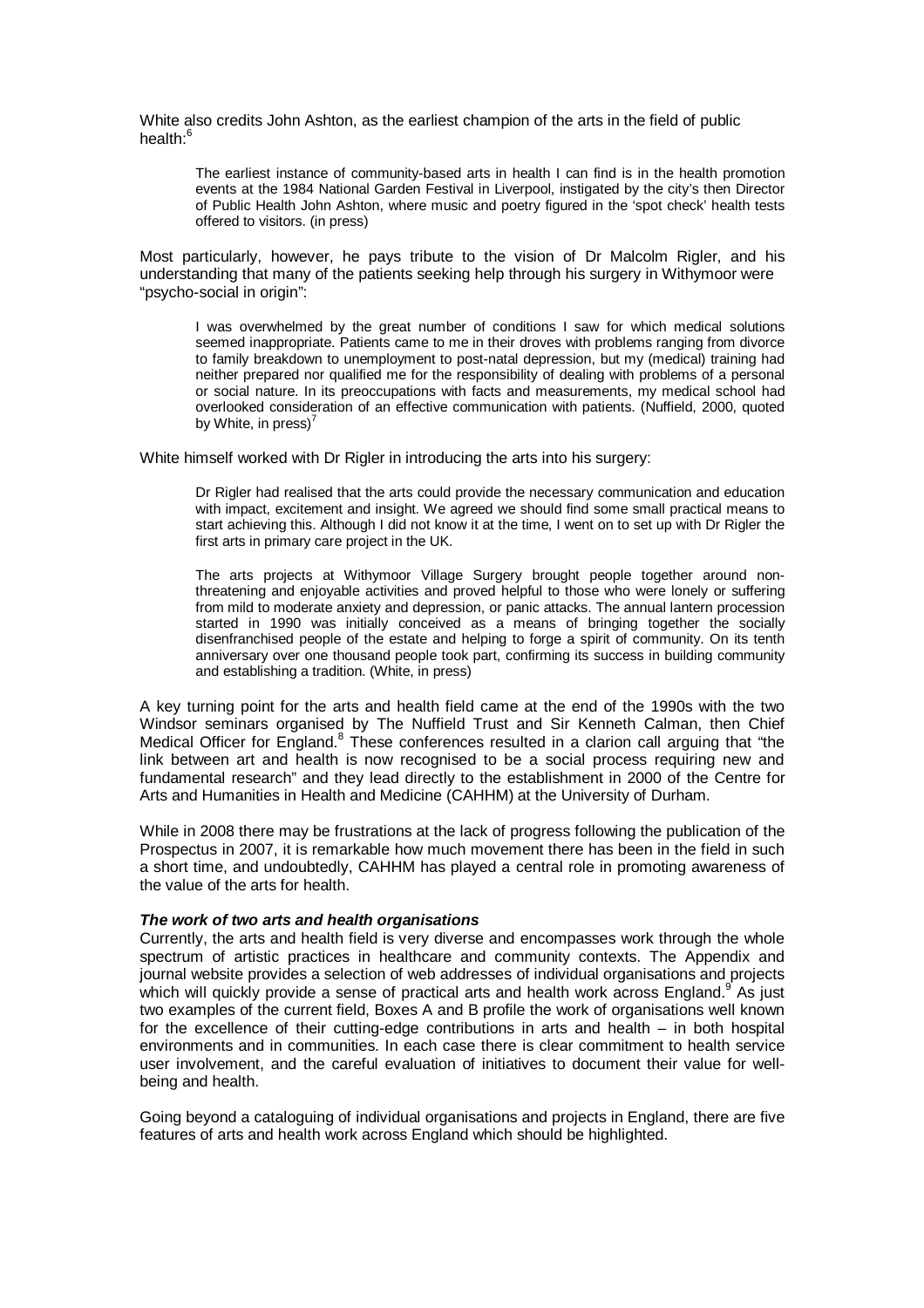### **The scale of arts and health practice**

It is important to have a sense of the scale of arts and health provision. There are many hundreds of projects linking arts with health operating across the whole of the country, but how substantial is such activity when seen from the perspective of healthcare as a whole? In their survey of arts and mental health projects across the country, Hacking, Secker, Kent, Shenton and Spandler (2006) attempted to estimate the scale of "participatory mental health and arts provision" and more importantly the annual budgets projects ran on. Their estimates provide a very illuminating insight:

The survey responses indicate that participatory arts and mental health activity is a vibrant strand within the wider English mental health economy. There were indications in projects' responses, however, that the wide range of activity reported is achieved with limited resources. Even projects with established funding sources appeared to be relying on opportunistic bids to maintain their activity and our estimated national annual spend of £7 million per 100 projects is something of a drop in the ocean compared to the cost of poor mental health in England, estimated at £77 billion each year. (2006, p. 125)

# **Box A: Milton Keynes Arts for Health**

Milton Keynes Arts for Health started as a medical consultant led voluntary committee back in the late 1980s championing the role of visual arts within the acute hospital and gathering a significant collection of visual art. A growing awareness of the potential role of 'the arts' within the wider healthcare context led to the formation of an organisation as a 'company limited by guarantee with charitable status' and an arts development officer to run it was duly recruited.

Since 2004, MKA4H has consolidated a hospital art collection larger than many county museum collections; commissioned public art within capital new builds and refurbishments; participated in Department of Health funded schemes to upgrade internal courtyard spaces; managed the UK's first mentored artist residency scheme to train visual artists to work within acute healthcare settings; developed staff training initiatives for carers within the primary care sector (formally and informally accredited) in partnership with Northampton University, private care organisations and Tate Modern; influenced the drafting of Local Area Agreements with local authority partners; delivered a feasibility study into an inter-regional arts on prescription scheme which is being taken to a full bid for the scheme in partnership with Bedford Creative Arts and Corby Community Arts; brought live music into the hospital and secured trust board support for an arts and environment strategy and budget pooling for artwork within the rolling capital development programme.

Milton Keynes Hospital Arts for Health have moved curatorial input a step further by developing their collection as a training resource for carers working within Older People's Services. This has been developed in partnership with Tate Modern's excellent artist educator, Liz Ellis, who leads programmes for a wide range of service providers from the public sector. Utilising the collections at both Tate Modern and MK General Hospital Trust, it aims to enable conversation and debate amongst care staff around personal perception, communication and history that will value and assist carers in developing a more rounded and sensitive approach to their care giving. This scheme was funded by a private care firm, but importantly the majority of the funds came from the Milton Keynes Council's Older People's Services to help meet their Falls Prevention targets.

### **Regional variations in arts and health practice**

Regional variations also exist in the levels of arts and health activity and the extent to which it is supported. England is divided into nine government regions, and Arts Council England also has a regional organisation which follows the government region boundaries.<sup>10</sup> In some regions, notably the South West, the North West and the East Midlands, partnerships between health authorities and regional Arts Council offices have been forged with funding made available to support surveys and audits of arts and health activity, promote networking and enable the construction of informative websites. The importance of partnership working between health and other public service organisations, and the private and charitable sectors, has been a dominant feature of UK health policy for the last 20 years, and this is reflected in efforts made to develop partnerships and networks between health and the arts.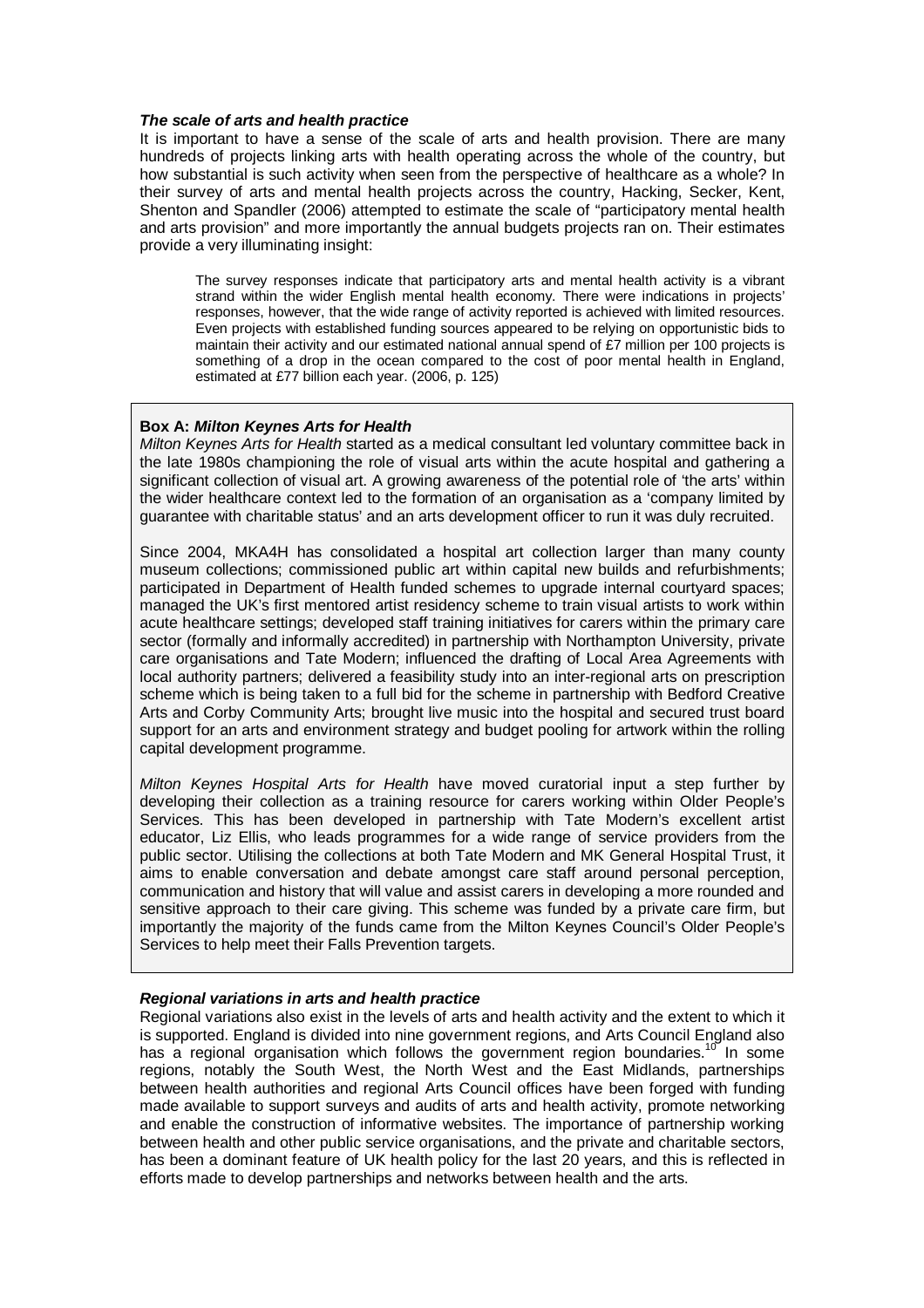# **Box B: Lime**

Lime is an arts and health NHS department using creative activity to impact on health, bringing culture and the arts into Greater Manchester's healthcare system via the work of a multi-disciplined group of professional artists. Ceramists, glass artists, visual artists, dancers, writers, filmmakers and sculptors –  $L$ ime's "stable" of artistic partners – have improved the experience and well-being of patients, public and staff within Greater Manchester's healthcare system.

From its birth in 1973, Lime has implemented a remarkably diversity of projects. These have ranged from large-scale NHS PFI (Private Finance Initiative) capital build commissions and the creation of art installations in healthcare premises to workshops which enable hospital patients to explore their personal experiences through the arts.

Lime's work is about linking communities inside and outside the healthcare system and creating opportunities for artists to develop their practice. Its programme of work explores creative ways of raising self-esteem and adding new dimensions to the modernisation of the NHS.

Lime's central office is located within Central Manchester & Manchester Children's University Hospitals NHS Trust. Additional core partners and funders are Pennine Acute NHS Trust, South Manchester University Hospitals Foundation Trust, the Manchester Primary Care Trust and the Arts Council. Additionally, Lime projects are based in numerous community settings including local authorities, museums, youth groups, day centres, GP services and support services. The organisation also runs residencies in its own studios and with partners to encourage emerging artists, and introduce them into the specialist field of arts in healthcare.

Lime is commissioned by NHS hospital trusts, local authorities, primary care trusts, and "LIFT" (Local Improvement Finance Trust) scheme builds, as well as offering consultancy on policy and management best practice in the field and research initiatives. Substantial time and energy goes into fund raising and grant applications.

One of Lime's current 2008 projects is The Booze Buzz, a creative experiment related to alcohol misuse and developed through a partnership with the Director for Health Improvement for Greater Manchester. The Booze Buzz will contribute to the Greater Manchester Alcohol Steering Group project plan by stimulating debate in the public arena about alcohol by using creative participatory activities. Artists are working with communities in Manchester, Stockport, Bolton and Oldham in a discussion concerning social attitudes, personal responses and lifestyle choices about alcohol. One of the target groups is professional women who regularly drink at home.

On a regional basis, Arts Council England continues to support a number of major arts and health organisations and projects through its 'Regularly Funded Organisations' scheme.<sup>11</sup> Notable among these are the London Arts and Health Forum and Lime in Manchester. Some long-standing arts and health organisations have, however, lost this source of support, including Healing Arts (based in St Mary's Hospital, Isle of Wight) and Lapidus (which promotes the value of creative writing for well-being and health). Arts Council England has also funded a wide range of individual arts and health projects through its Grants for the Arts Scheme.<sup>12</sup>

# **Mapping of arts and health activity**

A third feature to highlight is that a number of substantial mapping or surveying exercises have been undertaken to gather intelligence on arts and health projects. Some of these have been national in character (e.g. Angus, 2001; Health Development Agency, 2001); others are more regional (e.g. White, 2002, 2004, reports surveys of arts in health initiatives in the Northern and Yorkshire and East Midlands regions) or local in focus (e.g. Debnam (2007) reports a mapping of arts and health projects in Norfolk; Sheridan and Pring (no date) provide a mapping of arts, health and higher education initiatives in London). Some surveys have had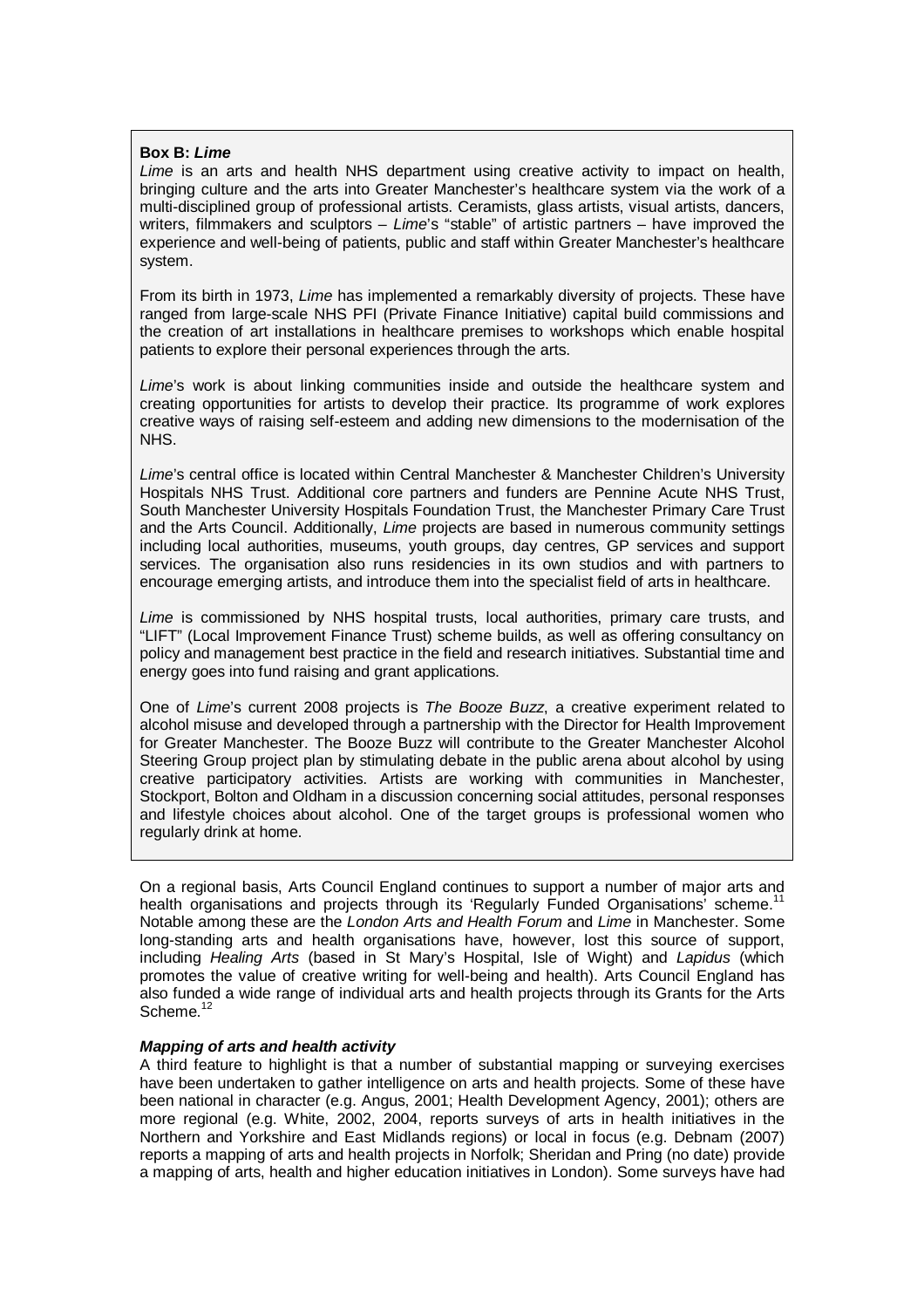a specific focus on a defined area of the arts (e.g. Hicks, 2003, provides a mapping of "reading and health" projects). Mapping exercises of this kind have often been part of the process of establishing local or regional partnership organisations, or setting regional agendas for further developments.

### **Conferences and symposia on arts and health**

Fourthly, there have been a considerable number of conferences and seminars devoted to arts and health in England, following on from the ground-breaking Windsor seminars in 1998 and 1999. One of the advantages of the former National Network for Arts and Health was that it provided regular notices of relevant conferences addressing arts and health issues, and held a national archive of conference programmes and reports for the entire UK. At the time of writing this article it is difficult, given the demise of the NNAH, to obtain a comprehensive list of such events over the last ten years, but it is likely to run into more than a hundred. Box C gives examples of major conference events during 2007/8.

In addition to dedicated arts and health conferences, arts and health increasingly appears as a theme in mainstream conferences organised by health professional associations. For example, the UK Public Health Association (UKPHA) annual conferences over the last four years have given a substantial profile to the value of the arts in the public health arena.<sup>13</sup> Arts and health was also an important theme at the 5th North West Public Health Conference in Liverpool, October 2008.<sup>14</sup> Arts and health also featured as a workshop element within the NESTA<sup>15</sup> event in November 2008 "Innovation Live" which formed part of the 60th anniversary celebrations of the NHS.

# **Organisations and trusts supporting developments in arts and health**

Finally, it is relevant to acknowledge the substantial role that a number of important nongovernmental agencies and trusts have had in sponsoring and promoting the arts and health field in England. Considerable support and encouragement for connecting the arts with health has come from The King's Fund<sup>16</sup> and The Nuffield Trust.<sup>17</sup> An inspiring lead has also been provided by the Wellcome Collection through its collection and innovative programme of exhibitions and events making links between "medicine, life and the arts."<sup>18</sup> Arts and health can indeed be seen as an aspect of a wider enterprise to bring together science and the arts, in interesting and provocative ways, and the Wellcome Trust has taken a significant lead in this respect through its previous SciArt initiative and its current funding opportunities for the arts.<sup>19</sup>

# **Research**

Together with the growth of interest in the value of the arts for health has been a growing recognition of the need for evaluation and research. It is fair to say that this is still an underdeveloped field of research activity, and it is not difficult to find examples of academics surveying existing arts and health research and finding it wanting (e.g. Hamilton & Petticrew, 2003). There are considerable difficulties involved in evaluating and researching possible links between arts and health practice, given:

- the inherently complex and sometimes subtle nature of artistic and creative endeavours
- the huge range of art forms
- the distinctive individuality of different healthcare and community settings,
- the diversity of individuals participating in projects,
- the huge range of specific health issues that might be addressed, and
- the wide spectrum of health interventions from prevention and promotion, to treatment, rehabilitation and palliative care.

Nevertheless, since the Health Development Agency (2001) review and the survey undertaken by Angus (2001), there has been considerable movement towards improving the methodological rigour of research in the arts and health field. Space precludes a detailed and critical review of such research, but some of the different approaches and issues reflected in recent and on-going research projects can be usefully delineated.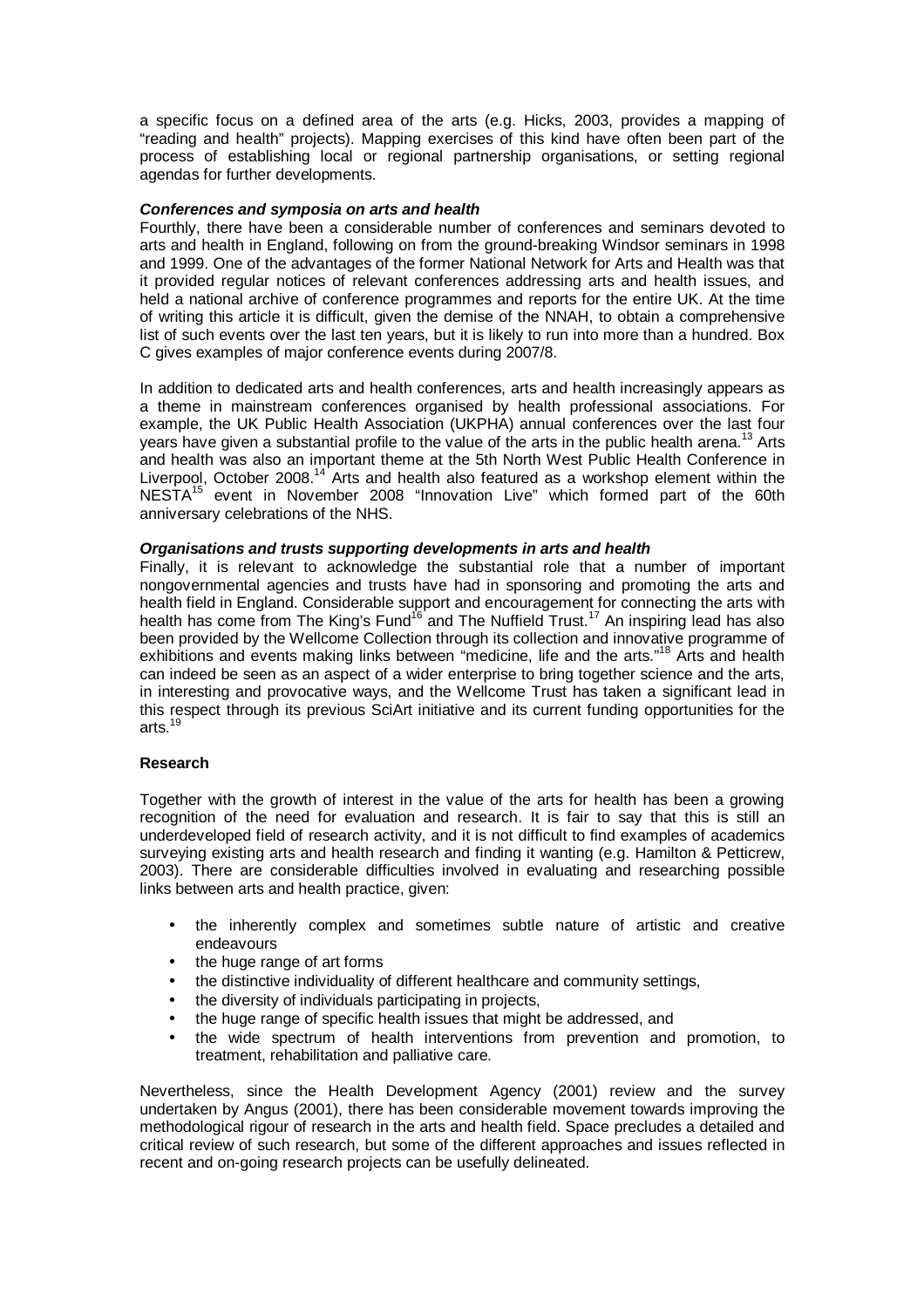# **Box C: Significant arts and health conferences in England 2007/8**

Creativity Matters: Health and Creativity in Children and Young People, Critical Connections, Dewsbury, January 2007

Arteries: The 1st Greater Manchester Arts and Health Network Conference, Manchester, March 2007

Inspiring Transformations: The Arts and Health. The University of Northampton, September 2007

Critical Friends: An Interdisciplinary Exchange in Arts and Health, Manchester Metropolitan University, Salford, September 2007

Developing Best Practice in Arts and Mental Health Care, University of the West of England, October, 2007

Vocal Cords: Connecting Body and Mind, Royal Northern College of Music, October 2007 Through the Looking Glass: Investigating Perspectives on Arts and Health, Critical Connections, Leeds, November 2007

Arts and Mental Health Symposium, The University of Northampton, April 2008

Music and Health: Current Developments in Research and Practice, Sidney De Haan Research Centre for Arts and Health, Canterbury Christ Church University, September 2008 Music, Health and Happiness, Royal Northern College of Music, November 2008

Equipping People to Work in the Arts and Mental Health, University of Nottingham, November 2008

### **Retrospective qualitative evaluations of arts and health projects**

Firstly, a number of significant evaluation studies have been essentially retrospective, with researchers attempting to gather evidence from existing projects to document the benefits experienced by participants. Emphasis in such evaluations are typically given to a case study approach, documenting of "outputs" and the marshalling of participant testimonies gathered through questionnaires, interviews and discussion groups (e.g. Bungay & Skingley, 2008; Duncan, Stickley & Leighton, 2006; Everitt & Hamilton, 2003; Sixsmith & Kagan, 2005; South, 2006; Stickley & Duncan, 2007).

### **Prospective evaluations of arts and health projects**

Secondly, important efforts have been made to undertake prospective studies involving existing projects and also to ensure that research and evaluation is built into the development and implementation of new arts for health projects. There is also undoubtedly an increased recognition of the need to employ appropriate standardised measures of health and wellbeing, to provide quantitative evidence of measurable change, often combined with qualitative data gathering in mixed method studies. Important recent examples of such an approach are provided by the national survey of arts and mental health initiatives undertaken jointly by Anglia Ruskin and Central Lancashire Universities (see Box D), and the evaluation of the UpStream Healthy Living Centre in Devon (see Box E).

### **Experimental evaluations in arts and health**

Thirdly, there has been some movement towards experimental evaluations of creative arts for health initiatives. While some commentators question the appropriateness of randomised trials in the arts and health field (e.g. Sixsmith & Kagan, 2005), it can be argued that such a methodological approach would help to provide greater credibility to arts and health practice in the wider health/medical fraternity.

Perhaps the most important example of an attempt to undertake controlled trials of arts interventions in a hospital environment is provided by the work of Staricoff, Duncan and Wright (2004) at Chelsea and Westminster Hospital in London. A series of studies took place in ongoing clinical contexts and randomisation of individual patients was not possible. Nevertheless, intervention and control groups were established for comparison purposes, and studies were "carefully crafted to avoid the introduction of bias which might have undermined the validity of the evidence." (p. 10)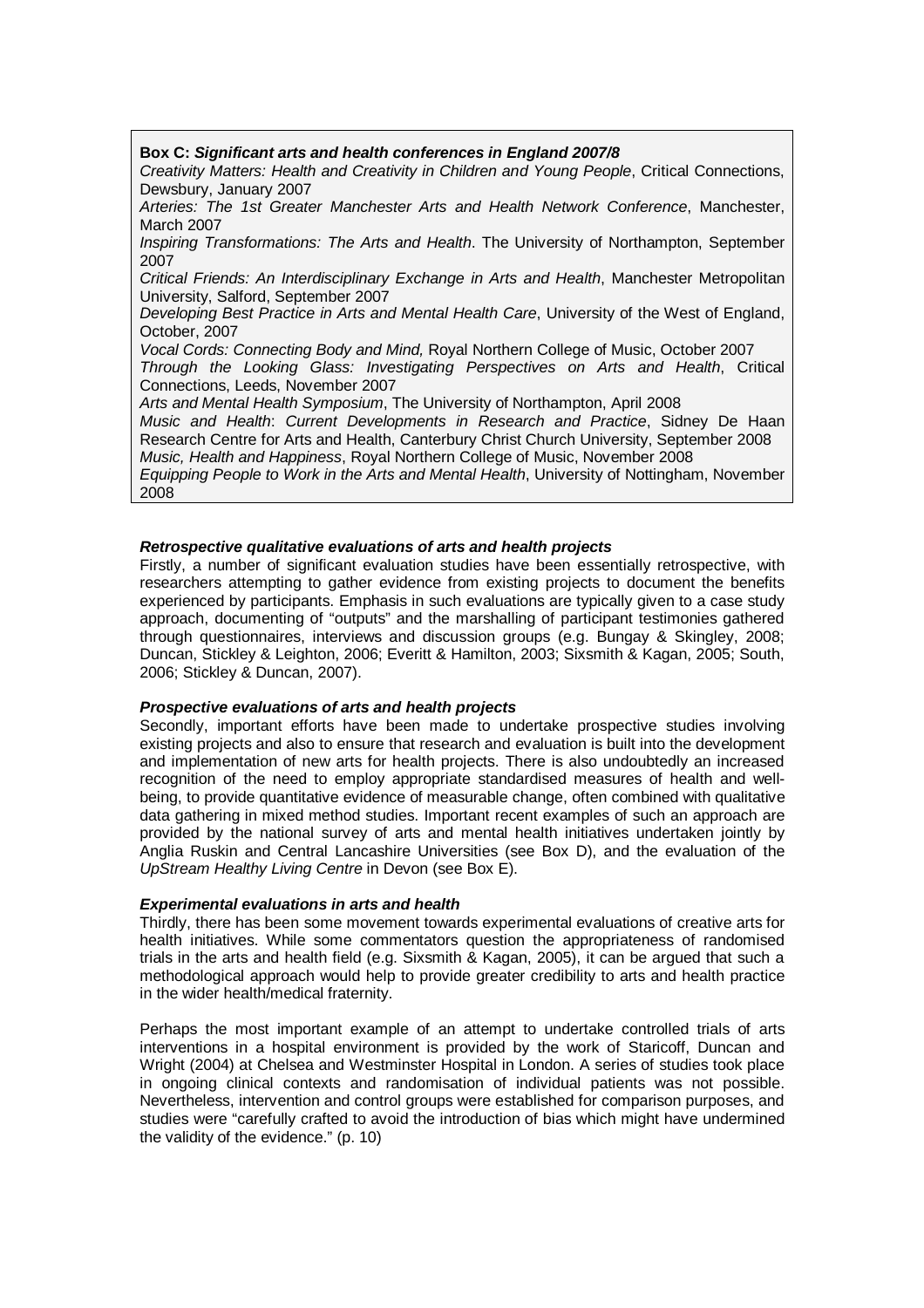# **Box D: Mental health, social inclusion and arts: developing the evidence base**

This study was commissioned by the Department for Culture, Media and Sport (DCMS) and the Department of Health (DH) in response to the Social Exclusion Unit's report on mental health and social exclusion. The team undertook a survey of arts and mental health projects across England and gathered information from 102 projects out of 230 identified. Attempts at internal evaluation was a feature of almost all projects,with the most commonly assessed outcome being "self-esteem" or "confidence," and only a few endeavouring to assess health or social inclusion.

In order to assess the effects of involvement, 22 projects agreed to recruit participants into a non-controlled outcomes study using measures of social inclusion and mental health completed at the start of their involvement and then six months later. The aims of the assessment were "to measure change in medication and service use, occupational activity, empowerment, mental health and social inclusion and to assess the extent to which change could be attributed to arts participation." In total 88 participants (60 women and 28 men) were involved initially and 62 people completed the follow-up questionnaire. Statistically significant improvements were found for the empowerment, mental health and social inclusion measures, and there was a significant decrease in the extent of regular or frequent service use, but no changes were found in medication use or involvement in education or employment.

In addition to the quantitative element of the evaluation, six projects were the focus of case studies which explored "the processes through which projects achieved benefits." Thirty-four participants were interviewed and three key processes were identified in all six projects:

- motivation to engage increased activity and inspired hope;
- focusing on arts activity encouraged relaxation and distraction;
- a supportive social environment reduced a sense of isolation and increased selfconfidence.

These processes helped in different ways to reduce mental distress, improve mental wellbeing and increase a sense of social inclusion.

Evidence of five additional processes was also found for some participants and projects, each of which had positive implications for improved personal well-being:

- self-expression assisting catharsis and self-acceptance;
- sense of pride and achievement in using personal abilities;
- having time out from day-to-day concerns;
- rebuilding a personal identify beyond being a service user;
- developing wider aspirations and a sense of self-esteem.

Overall, the authors concluded that their findings "provide sufficient evidence of mental health, social inclusion and in particular empowerment gains to justify support for arts and mental health work" (Secker, Hacking, Spandler, Kent & Shenton, 2007, p. 11). Nevertheless, they are careful not to exaggerate the power of the arts and suggest that involvement in creative activity is not a panacea, with guaranteed benefits for everyone:

 While creativity might be viewed as an essential human need, not everyone will find a route to recovery through arts participation. Despite the importance of arts participation for many of the individuals involved in our case studies, we cannot necessarily assume this is a universal feature of recovery. Artmay be important for some people, but arts participation (or for that matter involvement in any other activities) should not be predetermined as "good for" people with mental health needs and thereby imposed on them. (Spandler, Secker, Kent, Hacking, & Shenton, 2007, pp. 797–798)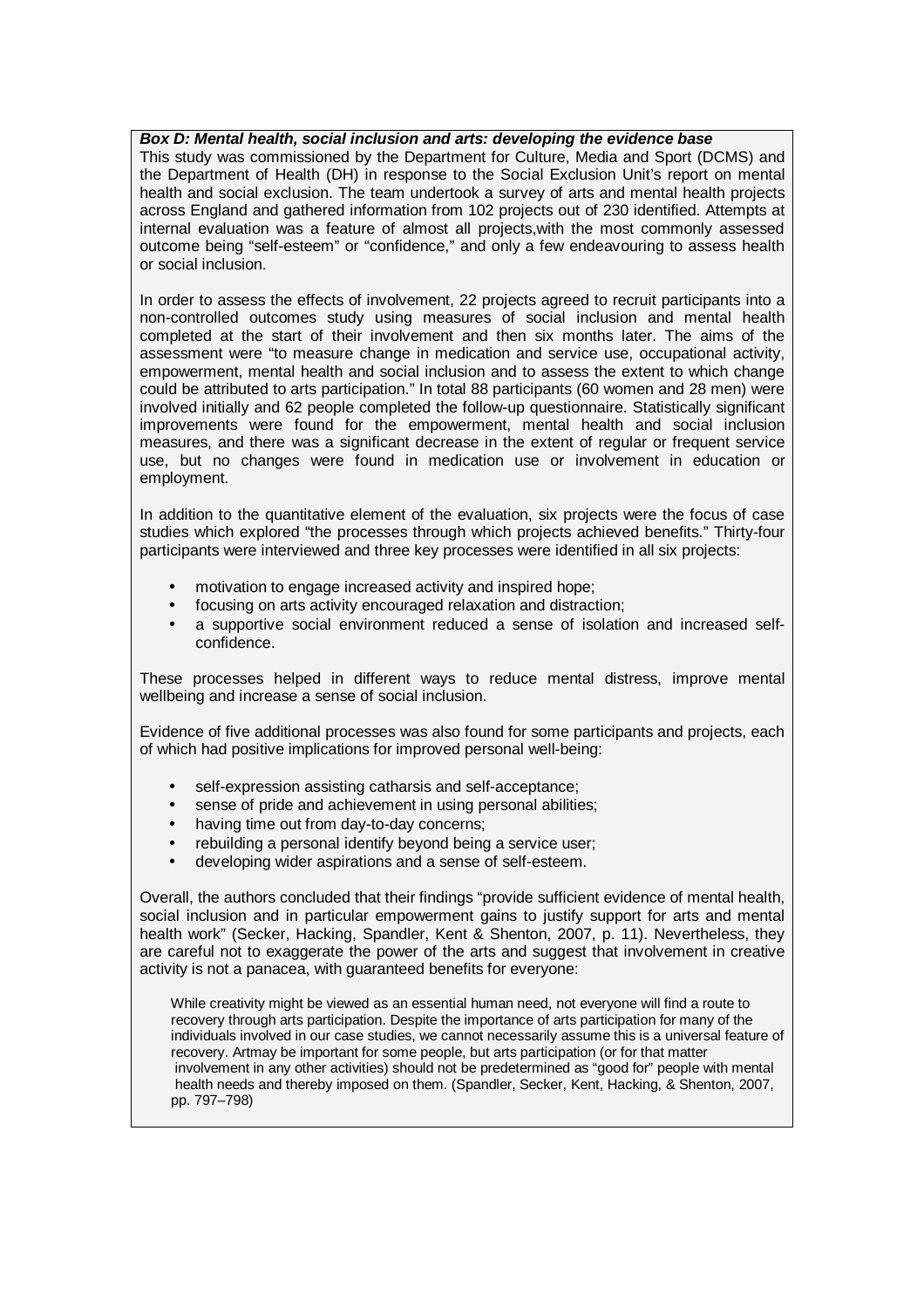# **Box E: UpStream Healthy Living Centre**

Greaves and Farbus (2006) report an evaluation of the UpStream Healthy Living Centre, a community-based intervention focused on the needs of socially isolated elderly people in which "mentors work closely with participants to help them engage with creative, exercise and/or cultural activities, with an emphasis on social engagement" (2006, p. 135). This approach was evaluated through interviews with 26 participants. Findings were very positive with most participants "speaking highly of the quality and appropriateness of activities and their enjoyment of them." A wide range of psychological, social and physical health benefits were also reported (see figure 2 in Greaves & Farbus, 2006, p. 138).

Standardised questionnaires were also used to assess health and social well-being at the start of involvement and then at 6 and 12 months follow up. The measures used were the SF12, which provides scores for physical and mental well-being, the Geriatric Depression Scale, which can identify mild and severe depression symptoms, and six items from the MOS Social Support Survey, which measures experience of positive social support and interaction. Baseline data on these measures were provided by 172 participants, with 70 giving data at 6 months and 51 at 12 months. At first follow up, a significant increase was found in the SF12 mental score, together with a significant reduction in depression. No changes were found, however, in physical health or social support.

It has to be acknowledged that there are some weaknesses in the project which undermine confidence in some of the results reported. Although it is claimed that estimations of sample sizes were undertaken at the design stage to ensure sufficient power, the researchers report numerous non-significant results and suggest that such findings probably reflect small sample sizes. More worrying, however, is the tendency to interpret differences which are not statistically significant as having clinical significance. In the study conducted in the Medical Day Unit, for instance, patients receiving chemotherapy treatment were administered the Hospital Anxiety and Depression Scale (HADS) in one of three conditions: visual arts displayed on the clinic walls, live music playing in the clinic, and a control with no art or music. An analysis is presented which indicates that scores were lower in the intervention conditions, but neither visual arts nor music had a statistically significant effect on depression or anxiety scores compared with the control condition (pp. 46–48). Nevertheless, the authors comment that "the reductions seen are of clinical interest" (p. 48).

There do appear to be some robust findings, however, which demonstrate measurable benefits from exposure to the arts in hospital settings, and even the potential for reductions in treatment costs. For example, live music appeared to have the following effects:

- Live music played to pregnant mothers resulted in a decrease in the mothers' pulse (an indicator of relaxation), together with an increase in heartbeat accelerations in their babies (an indicator of foetal well-being).
- Live music played in a post-natal ward resulted in significantly lower anxiety and depression scores.
- Live music and visual art for patients in a Day Surgery Unit waiting for a surgical procedure resulted in significant reductions in cortisol levels (a hormone associated with stress), and the need for smaller doses of induction agents prior to analgesia.

The work of Quin, Redding and Frazer (2007) provides a second recent example of experimental methods being used to assess the value of children's participation in a creative dance programme for well-being and health (see Box F). Clearly, dance has a strong component of physical exercise, and for this reason alone it might be expected to have health benefits, not least with respect to physical fitness. It is also well established that exercise can be beneficial in relation to mental health, and has been prescribed in the context of addressing problems of anxiety and depression. $^{20}$  The study has design limitations, not least the lack of suitable control groups, but nevertheless it points towards the appropriateness and value of experimental methods in at least some forms of arts for health interventions.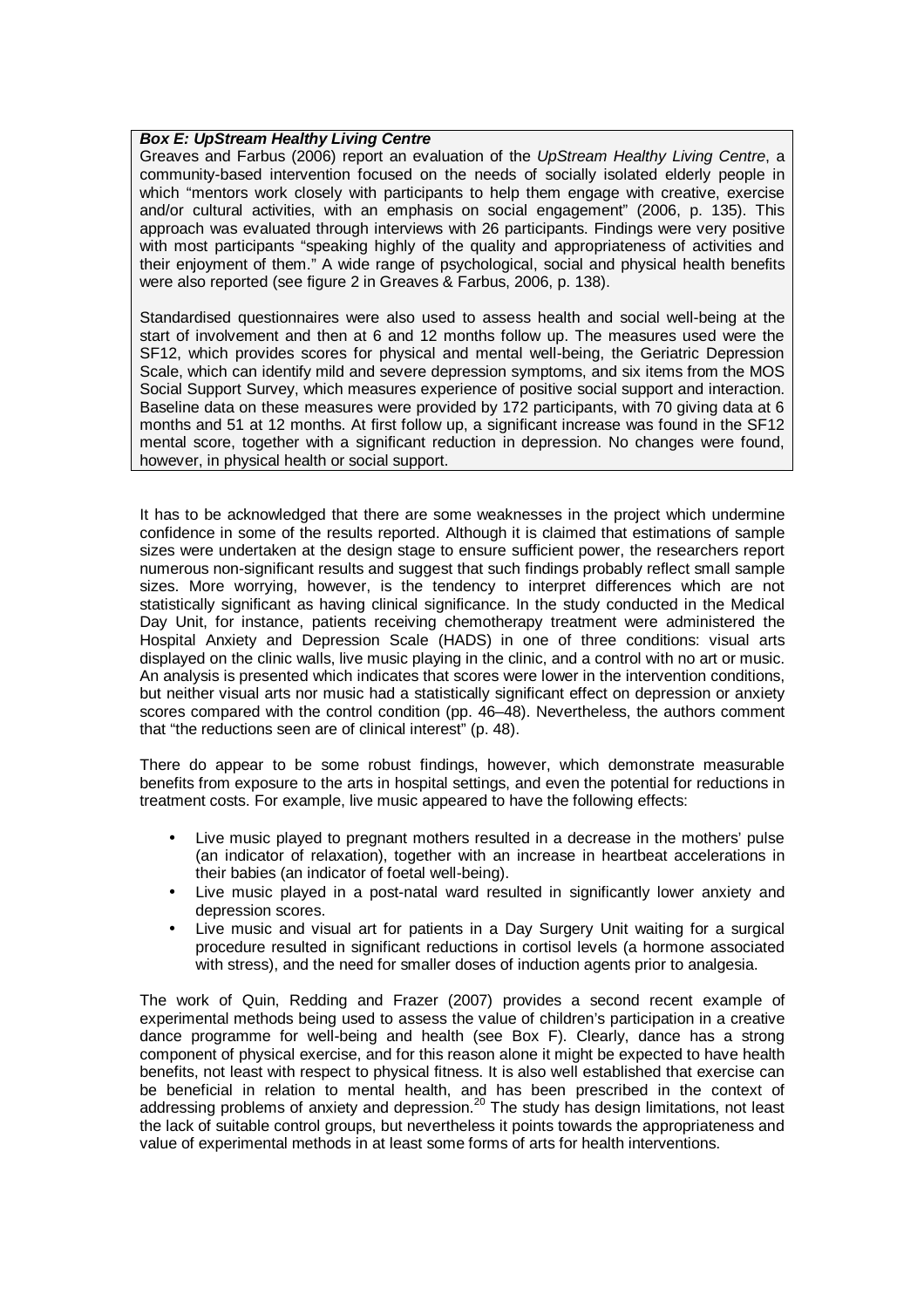# **Box F: The Benefits of Creative Dance for Young People**

Quin, Redding and Frazer (2007) report a non-controlled experimental study on the effects of creative dance for 11–14-year-olds. Young people were assessed initially on a range of physiological and psychological measures at the start and end of an eight-week programme. Physical fitness was assessed by measures of lung capacity, flexibility and aerobic capacity, and psychological assessment focused on self-esteem, intrinsic motivation and attitudes to dance. Full data were available for 226 participants (68 males and 158 females) with an average age of 13.

At baseline, girls had lower lung and aerobic capacity than boys, but higher flexibility. After the dance programme, no significant fitness changes were found for boys, but girls showed improvements on all measures. In part, the significant changes for girls in lung and aerobic capacity could reflect their lower starting point (there being more scope for improvement), but this factor is less likely to explain improved flexibility in girls. For the psychological measures, no significant changes were found for either sex, but females were found to express higher intrinsic motivation at the end of the programme, and this could have contributed to their improved physical performance. The study suggests that creative dance may be of greater value for girls rather than boys in terms of health and well-being benefits.

The researchers are clear that their study is preliminary and had substantial shortcomings, not least the absence of a control group. It is nevertheless to be welcomed as the first study of its kind in England to determine "the extent to which creative dance affects physiological and psychological well-being among young adolescents." (2007, p. 13)

# **The move towards economic effectiveness studies**

A fourth area of current development in English research is the attempt to undertake economic assessments of the cost-effectiveness of arts for health interventions. A significant attempt to do this is currently underway on the Isle of Wight in a series of projects funded by "Invest to Save" and managed by the Healing Arts unit in St. Mary's Hospital. Details of this work are given in Box G.

# **Systematic reviewing of evidence**

A fifth development in the arts and health research in England can be seen in the character of research literature reviews in the field. Many reviews have been essentially discursive and generally undertaken by a single reviewer (e.g. Cave & Coults, 2002; Kilroy & Parkinson, 2006; Lowe, 2006; South, 2004; Staricoff, 2004), but more recently attempts have been made to follow current guidelines in conducting systematic and focused reviews with considerable attention to search strategies, quality screening and data extraction.<sup>21</sup> Interestingly, however, such reviews underline the existing limitations in the research literature, not least the wide diversity of studies undertaken in relatively defined areas making it impossible to achieve any kind of synthesis of evidence. Such reviews are undoubtedly invaluable in making appropriate recommendations for the development of a more coherent and progressive programme of research in the arts and health arena. As Daykin, Orme, Evans and Salmon (2008c) note in their review of research on performing arts and young people:

The research was heterogeneous, making overall synthesis of results inappropriate. The review demonstrates that research on the impact of performing arts on young people is at a relatively early stage. (p. 251)

#### **Development of theoretical frameworks for arts and health**

A sixth important development in arts and health research in England is that researchers are giving more serious attention to the challenge of theorising the connections between arts and health. As Cohen indicates in this issue, progress in the field of arts and health is crucially dependent upon the development of coherent theoretical frameworks for understanding how involvement in the arts can result in benefits for well-being and health. A wide range of theoretical approaches have been brought to bear, including ecological, biological, psychological and sociological perspectives. Recent research in England has drawn on psychosocial notions of identity, exploring the opportunities that arts can offer to reshape identities, particularly when these are damaged by illness (Daykin, 2005; Spandler et al.,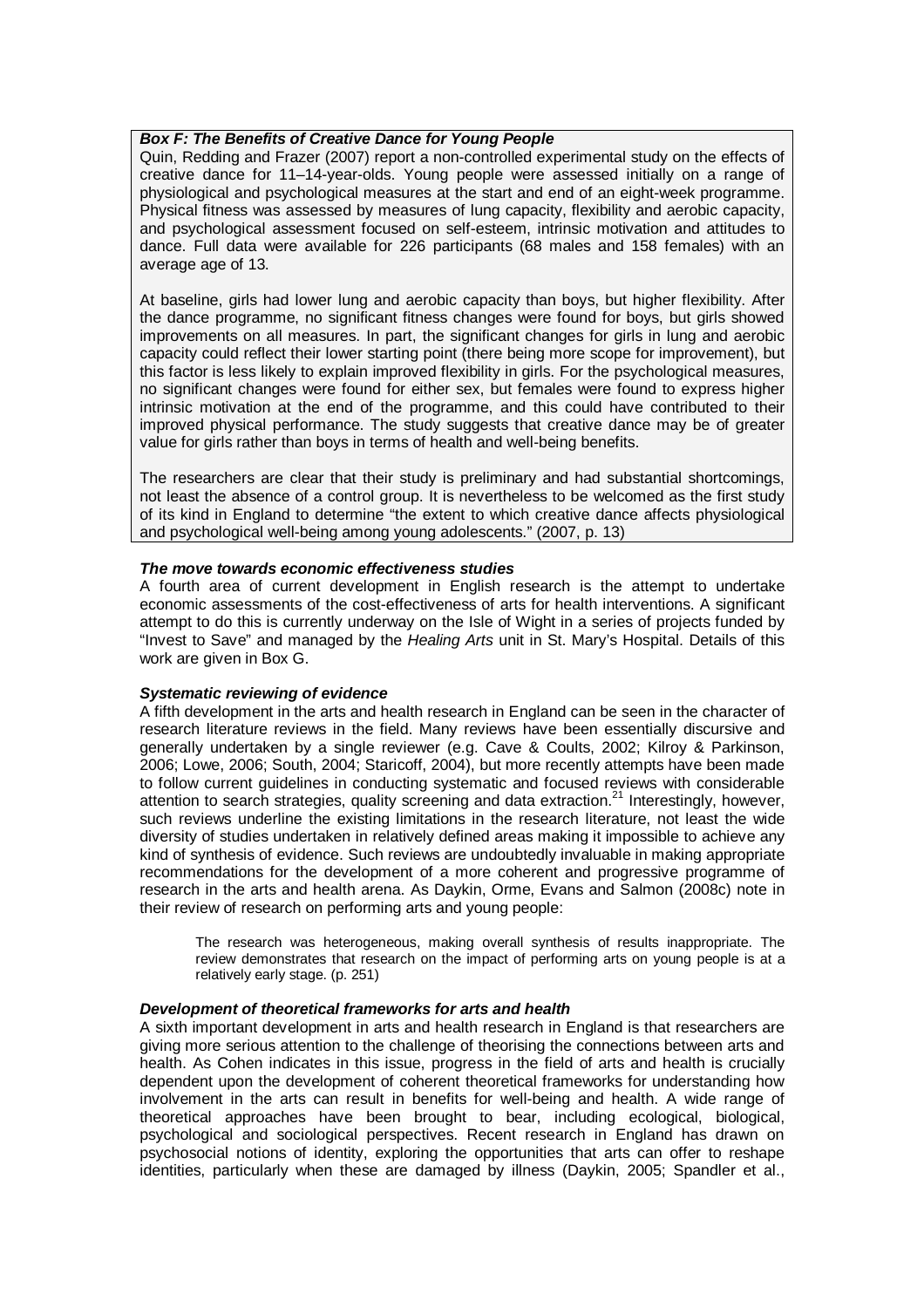2007). Studies have also drawn on sociological understandings of the role of arts in shaping and giving meaning to everyday experiences of health, illness and well-being (Batt-Rawden, Denora, & Ruud, 2005; DeNora, 2000).

### **Box G: Healing Arts Invest to Save Research Project**

Healing Arts is the arts and health department of the Isle of Wight NHS PCT, located off the south coast of England. Healing Arts seeks to provide a comprehensive range of high quality programmes linking the arts with healthcare to bring about recovery from illness, improvements in health, and promoting the well-being of the Trust's patients, staff and the Island community.

Healing Arts is currently in receipt of a research grant from the Treasury's Invest to Save Budget Round 8 to research arts and health interventions with three key health target groups: stroke survivors, people with mental health needs in the community, and children of primary school age (5–10 years). The aim of the arts interventions is to improve the health opportunities for each of these groups and identify through the research the changes in health arising as a consequence of the intervention. This will then enable the cost-effectiveness of the arts in achieving this outcome to be determined and the cost–benefits and potential future financial efficiencies to be identified in the commissioning of healthcare services for the future. he research will also examine the structures that make for effective new partnerships in the delivery of public services. The programmes each have the collective title of Time Being.

Time Being 7 is an "active play" programme for children and adults developed for delivery in Year 3 of Primary School. The programme is delivered over 20 weeks in a weekly 2-hour session. It addresses activities that engage the creativity and imagination of children and that they can engage in and develop for himself or herself or with the involvement of a grown-up. The purpose is to move them and their family away from a sedentary lifestyle. The outcome measure for the research is the level of daily time spent watching TV and engaged in screenbased activities. The research is being conducted over 12 months from November 2007 to November 2008.

Time Being 2 is a structured participatory combined art form 12-week programme delivered in weekly 2-hour sessions for a group of 10–15 persons experiencing mild to moderate mental health conditions – depression and anxiety – and low levels of personal social capital. Persons are referred via GPs to the Primary Care Mental Team and onto Healing Arts. The outcome measures will be changes in participants' self-esteem, depression, personal social capital, mental well-being, and subsequent use of antidepressants, use of primary and secondary health services, and participation in further education, training and work. The research is being conducted over the period April 2008 to December 2009 (see Eades & Ager, 2008, for an evaluation of a pilot study).

Time Being Stroke is a pilot and exploratory study on the effect of a participatory arts programme in the rehabilitation of stroke survivors. The programme is being delivered on the acute Stroke Unit at St. Mary's Hospital, Isle of Wight. It is exploring the practical, cultural, political and organisational issues involved in establishing the intervention in the clinical setting of the stroke unit. It is seeking to develop a theory of change relating to the art intervention and the rehabilitation of stroke patients. It is exploring the potential of including in the research patients with communication, mental health or cognitive difficulties. The programme will consist of five 1-hour sessions with the patient during the rehabilitative stage and prior to discharge. An in depth study will be undertaken of the patient-centred arts intervention seeking to identify estimates of the health and cost–benefits of providing participatory arts to stroke patients.

In the English context, it is notable that several recent research initiatives have drawn explicitly on the "realistic evaluation" framework developed by Pawson and Tilley (1997) in developing models of how engagement in arts activities lead to health benefits. Their perspective is based on an endorsement of a realist philosophy of science and a strident critique of positivistic notions of causality and the use of standard experimental designs in evaluation research. For Pawson and Tilley, the 'real' challenge facing evaluation research is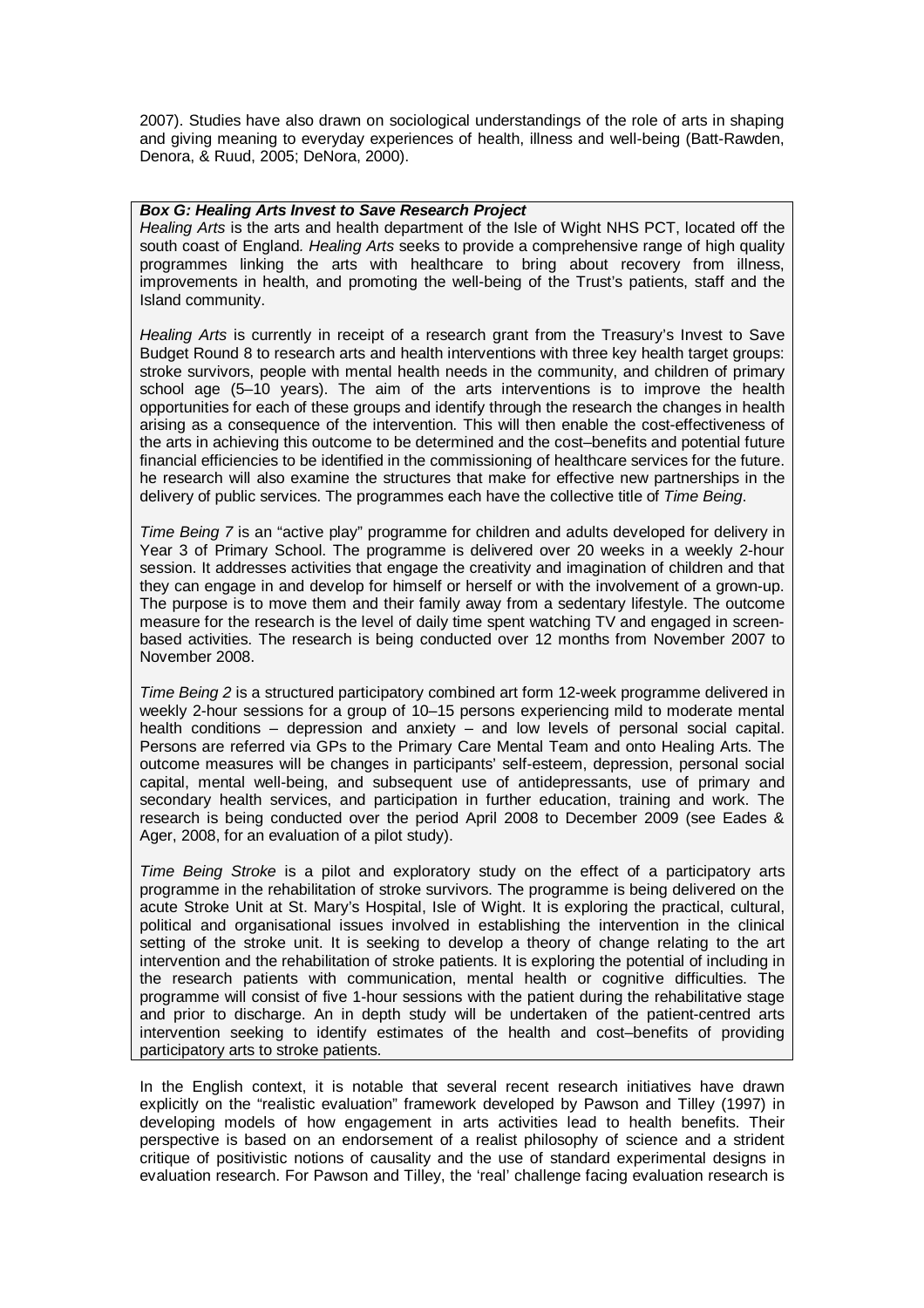to construct and test models involving "context–mechanism–outcome" configurations, which take seriously the need to understand "what works for whom in what context."

A number of recent studies have begun to identify causal processes or mechanisms through which participation in the arts can result in change which is beneficial to well-being and health.<sup>22</sup> Such an approach is very significant as it begins to offer the prospect of identifying and distinguishing mechanisms which are specific to particular forms of arts involvement, and others which may be more generic, arising in a similar way in a wide range of arts activities and even non-creative pursuits. It is also possible that particular forms of arts participation bring into play a distinctive profile of generative mechanisms with respect to well-being and health. A good example of this principle is provided by the recent work of Clift et al. (2007, 2008a), exploring the potential benefits of active involvement in choral singing. Analysis of choristers' accounts of their experience of singing has served to identify at least six mechanisms at work in this activity: positive affect, focused attention, deep breathing, social support, cognitive stimulation and regular commitment. Only one of these mechanisms, deep breathing, is intrinsic to singing, and the remainder overlap with the processes identified by Sixsmith and Kagan (2005) and Secker et al. (2007), in their analyses of arts for mental health projects (none of which involved musical activities or singing).

A second example of an explicit attempt to model the impact of involvement in creativity activity for health, is provided by the recent Invest to Save Project undertaken by the Arts for Health unit at Manchester Metropolitan University (see Box H for an outline of the work of Arts for Health, and Kilroy and Parkinson (2006) and Kilroy, Garner, Parkinson, Kagan and Senior (2007a, 2007b) for a fuller account of the Invest to Save project).

# **Emergence of an academic community of arts and health researchers**

Finally, a particularly significant development in the field of arts and health research in England has been the establishment of academic centres and research programmes in several universities, committed to furthering work in this field (see Box I for brief descriptions and key publications).

There are also the beginnings of a national arts and health research network, as research groups seek to establish links with one another and exchange perspectives and ideas, and even to work collaboratively. This journal is in fact an example of such a process, being the result of joint working between academics in the University of the West of England and Canterbury Christ Church University. Another example of such collaboration is provided by a 2008–09 British Psychological Society (BPS)-funded arts and health seminar series jointly organised by Manchester Metropolitan and Canterbury Christ Church universities. The BPS specifically funded this series as a way to provoke discussion about research possibilities involving psychology, the arts and health.

# **Policy**

While the general stance adopted in this paper is "pro arts and health" it is recognised that the art in health movement has not been without its critics. In 2006, the Policy Exchange published a collection of papers largely condemning the Arts Council arts in health agenda as politicised rhetoric (Belfiore, 2006; Brighton, 2006; Heartfield, 2006; Selwood, 2006). The collection of essays challenges all of the claims made for the personal and social benefits of the arts citing inadequate evidence and exaggerated claims:

Arts policy today…is infused with the idea that the arts are good for society, and that they can help achieve a number of social policy objectives. The people who fund the arts, provide the arts, and research the arts have all produced a consensus about the value of what they do, which hardly anyone challenges…If you read the policy literature, it seems uncontroversial that the arts can stimulate economic growth, reduce social exclusion and improve our health – in short, transform our society. Yet…there is surprisingly little evidence for these claims. We may have a government that calls for "evidence-based policy" but as its support for the arts demonstrates, they don't have much of a leg to stand on. (Mirza, 2006, p. 15)<sup>2</sup>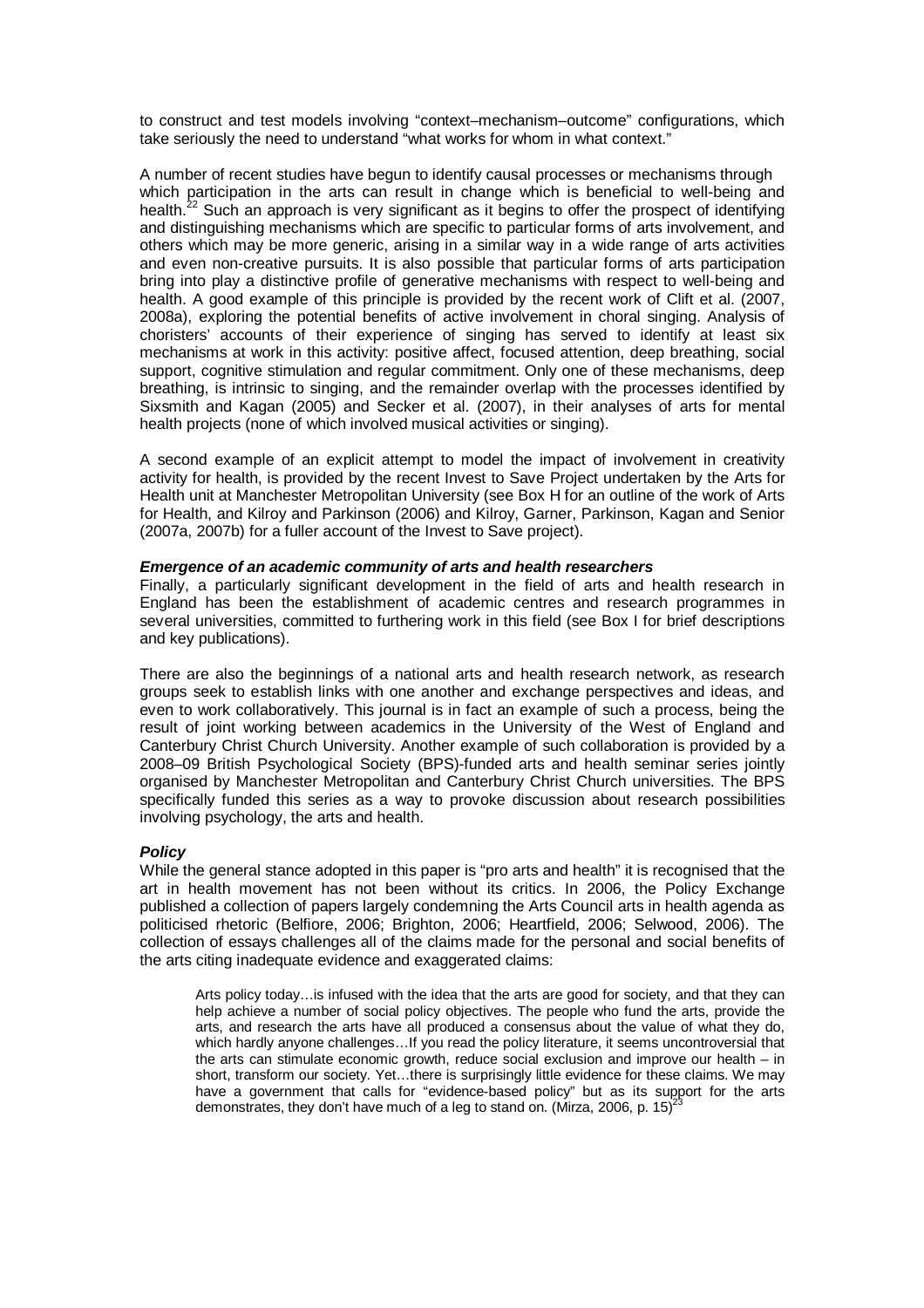# **Box H: Arts for Health, Manchester Metropolitan University**

Between 2004 and 2007, Arts for Health at Manchester Metropolitan University (MMU) facilitated a programme of research and advocacy around the arts and health agenda. Under the banner of the Invest to Save: Arts in Health Project (ISP), the work explored the potential impact of creativity, culture and the arts on the public health agenda across the North West region.

It is suggested that the arts play a significant role in reducing symptoms of ill health and act as a catalyst for change; and there is a growing belief that they can contribute to a healthier society, but little by way of acceptable evidence. There are constant calls from HM Government to address health inequalities and deficits in societal aspirations, with policy putting emphasis on individuals taking responsibility for health and lifestyle choices. The framework that governs this thinking however is largely focused on ill health, morbidity and deficit. The work at MMU has not only revealed the potential for the arts to impact on health and well-being, but has opened up the debate around the place of creativity, culture and the arts as a mechanism for transformational change within individuals and communities and a re-framing of health and well-being in terms of assets. This represents a significant shift in our thinking, moving from illness to health; looking at what is health generating, not what is illness reducing. This direction was certainly not anticipated at the outset of the project.

Through its alliance with the Department of Health, Public Health Group, North West and Arts Council England, North West, the ISP have worked in six settings across the region to understand this potential impact. This includes a focus on older people, mental health and the impact of the environment on staff well-being.

Using a mixed methodological data collection, including Ryff's Scale of Psychological Wellbeing, the Hospital Anxiety and Depression Scale and General Health Questionnaire, the project involved significant stakeholder input through an Appreciative Inquiry process, generating a rich mixture of qualitative and quantitative data. The research has shown that engaging in the arts has a significant impact on the symptoms of ill health; particularly in reducing the symptoms of depression, stress and anxiety and increasing feelings of wellbeing. We have observed that engaging in cultural activity, gives people often marginalised by inequalities, the space to practice being well, setting the potential for transformation.

Building on the process and partnerships that have emerged over the life of the ISP, Arts for Health at MMU, the Department of Health, Public Health Group, North West and Arts Council England, North West have committed to working together between 2008 and 2010 to disseminate the ISP; develop further understanding and strategy; and build capacity within the arts and health community.

In very real terms, the *Invest to Save: Arts in Health Project* has contributed to this growing field of enquiry. Through its publications, high level advocacy, training and support of subregional networks, it has raised both the profile and understanding of arts and health practice and impact. Whilst there are constant calls for economic and biological understandings of this impact, the ISP has developed a climate for critical discourse that will resonate throughout the field and influence our understanding of the arts as a transformative element of human wellbeing.

Nevertheless, three further three documents of national significance for the arts and health sector were produced by the Department of Health (DH) and Arts Council England (ACE) in early 2007. These were widely welcomed by practitioners in the field, and have been useful in helping to advocate for the value of the arts for health across the country, particularly within NHS trusts. It is clear at the time of writing this article, however, that the national leadership from the Department of Health and Arts Council England, promised by these documents, has failed to materialise.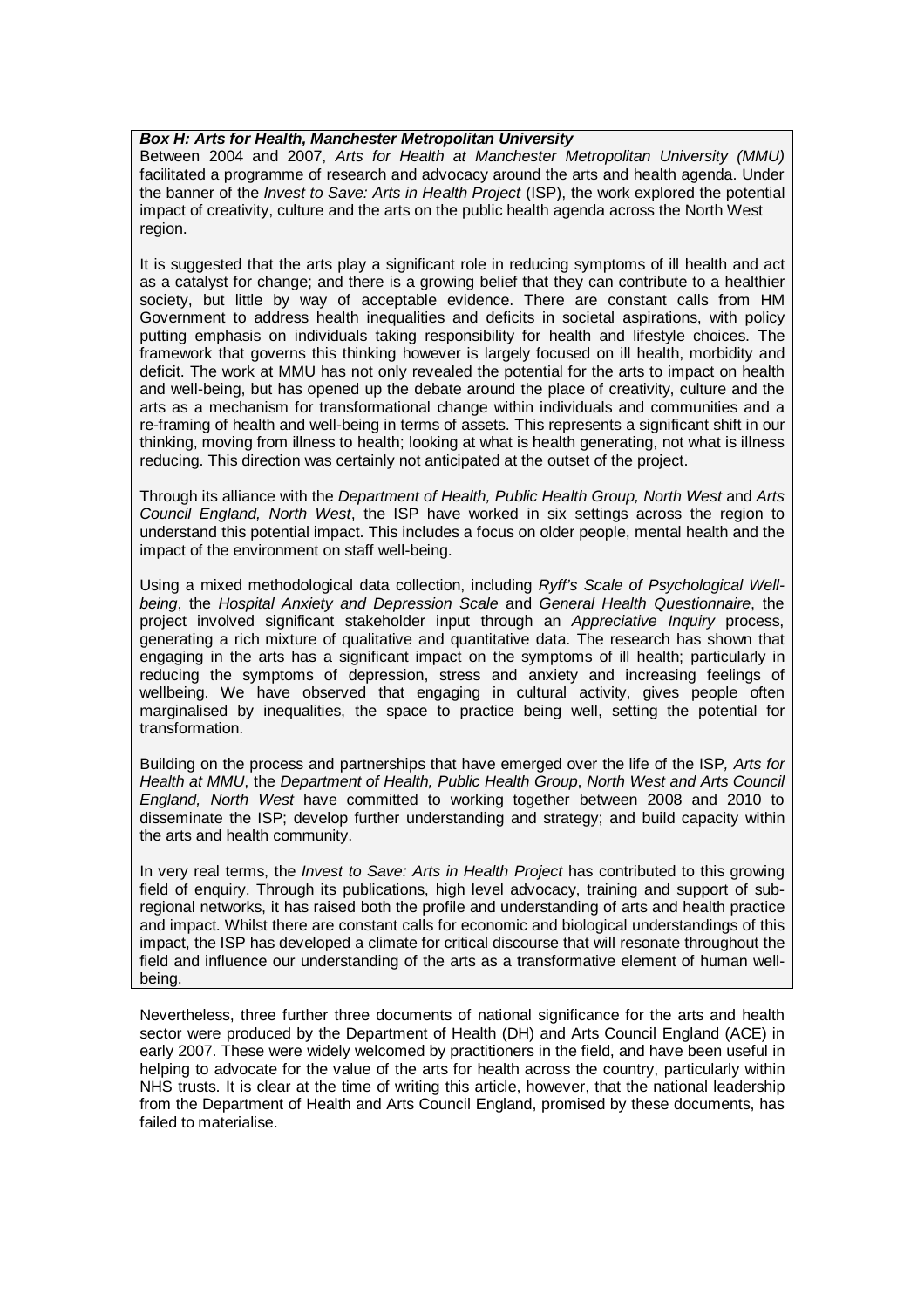# **Box I: Academic centres for arts and health research in England**

# Arts and Health Research Programme, University of the West of England

This programme is based within the Centre for Public Health Research (CPHR) at the University of the West of England, Bristol. A multi-disciplinary programme, it was established in 2004 in order to bring together research on a number of strands including music, music therapy, visual arts, performance and drama (see: Bunt, Burns, & Turton, 2000; Burns, Harbuz, Hucklebridge, & Bunt, 2001; Daykin, Byrne, Soteriou, & O'Connor 2008a; Daykin, McClean, & Pilkington, 2008b; Daykin et al., 2008c; Orme, Salmon, & Barrett, 2006; Orme, Salmon & Mages, 2007; Salmon & Rickaby, 2008).

# Arts for Health, Manchester Metropolitan University

Arts for Health has a strong history within the growing field of enguiry. Established by Peter Senior in the mid 1980s, the organisation led the way in understanding the relationship between the arts and health environments. Its current focus is around the public health agenda and organisational development (Kilroy & Parkinson, 2006; Kilroy et al. 2007a, 2007b).

# Centre for Arts in Healthcare and Medicine, Durham University

CAHHM was established in 2000, and aims to pursue inter-disciplinary research and educational initiatives that will explore and extend the relationship between the humanities, the arts and medical and healthcare practice (Angus, 2001; Everitt & Hamilton, 2003; Macnaughton et al., 2005a, 2005b; White, 2002, 2004, in press).

# East Midlands Arts and Health Research Group, Universities of Nottingham and **Northampton**

This is the most recent research group to be formed in England, established in October 2007 in partnership with a wide range of health and arts organisations in the region. The remit of the group is to develop a programme of arts and health research for the East Midlands (Stickley, 2007a, 2007b; Stickley & Duncan, 2007).

Sidney De Haan Research Centre for Arts and Health, Canterbury Christ Church University The Sidney De Haan Research Centre for Arts and Health, established in 2004, is committed to researching the contribution of music and other participative arts activities in promoting the well-being and health of individuals and communities (Bungay & Skingley, 2008; Camic, 2008; Clift et al., 2007, 2008a, 2008b).

# **Report of the Review of Arts and Health Working Party (Cayton, 2007)**

The Arts and Health Working Group was established in the Department of Health in 2005 under the chairmanship of Harry Cayton. The Working Party took evidence from health and arts professionals from across the whole of England and reached the following conclusions:

- arts and health is, and should be, firmly recognised as being integral to health, healthcare provision and healthcare environments, including supporting staff;
- arts and health initiatives are delivering real and measurable benefits across a wide range of priority areas for health, and can enable the Department and NHS to contribute to key wider Government initiatives;
- there is a wealth of good practice and a substantial evidence base;
- the Department of Health has an important role to play in creating an environment in which arts and health can prosper by promoting, developing and supporting arts and health; and
- the Department should make a clear statement on the value of arts and health, build partnerships and publish a Prospectus for arts in health in collaboration with other key contributors.

# **A Prospectus for Arts and Health (Arts Council England/Department of Health, 2007)**

A Prospectus for Arts and Health, as recommended by the Review of Arts and Health Working Group, was also launched in 2007. It was endorsed by Andy Burnham (a DH Minister $^{24}$ ) and David Lammy (a DCMS Minister). Their Foreword states: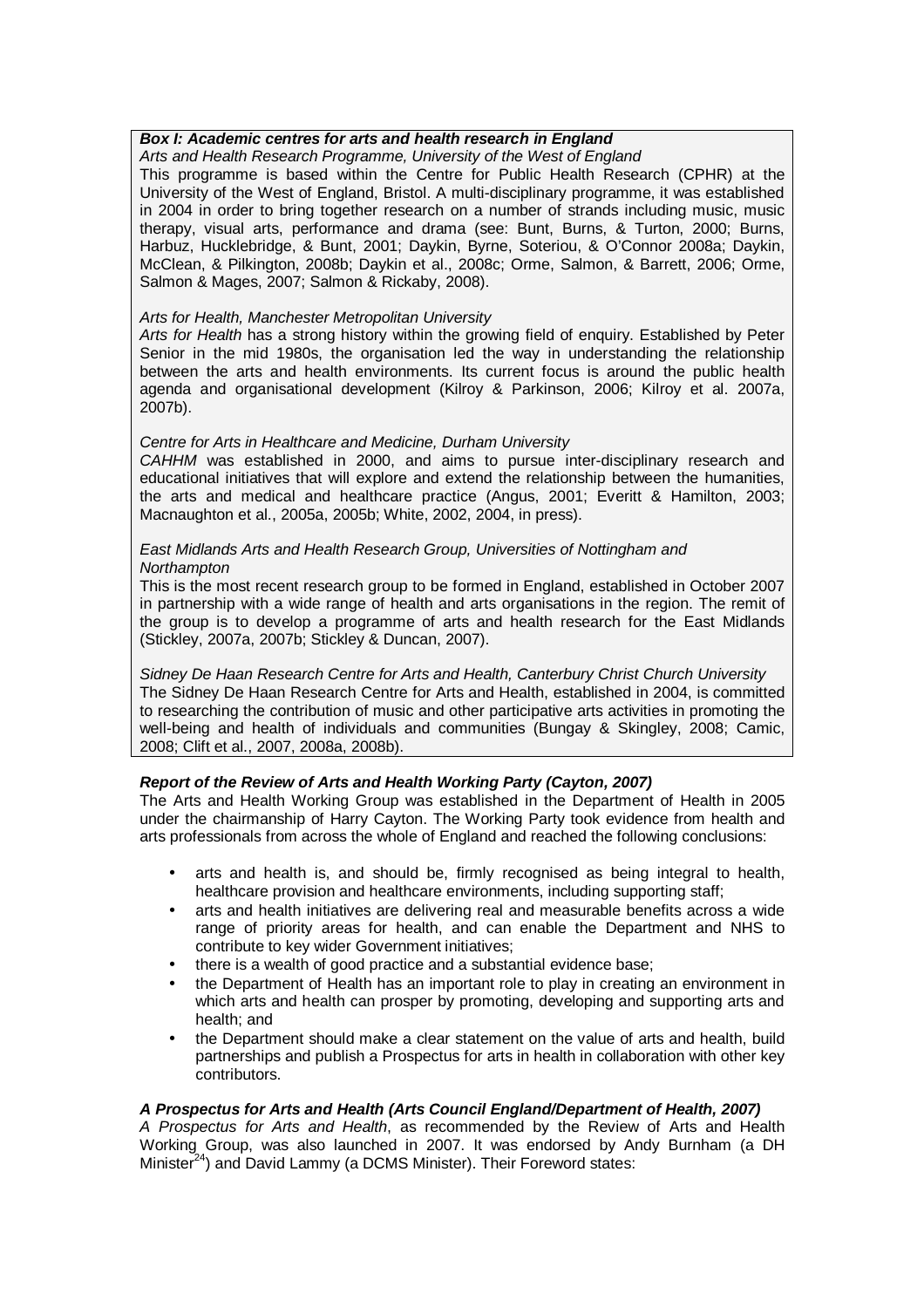Those who are involved in the wealth of activity across the country have amply demonstrated the tangible benefits of arts and health. Hundreds of research projects, organisations and individuals are showing that the arts are an integral part of the nature and quality of the services we provide. They reveal the effectiveness and value of arts and health initiatives, and the benefits they bring to patients, services users and their carers, and to communities and healthcare workers in every sector. (2007, p. 2)

The Prospectus demonstrates through numerous examples of practice across England, that the arts can be used in the NHS and in community settings in a wide variety of ways to improve health and well-being. It also highlighted progress made in research and evaluation in the field.

# **The Arts, Health and Well-being (Arts Council England, 2007)**

To coincide with the launch of the Prospectus, Arts Council England also published its own strategy for promoting the role of arts in health. In its Foreword, Peter Hewitt (then Chief Executive of ACE) highlighted the role the arts can play, not only in the NHS, but also within communities in addressing the wider social determinants of health, and improving social capital and social inclusion:

Our new vibrant communities priority is founded on the recognition that the arts have a major part to play in helping to galvanise community engagement and participation in civic life. We believe that active participation in the arts can have a significant impact on the wider determinants of health such as improving living environments, increasing educational attainment and building social capital. (2007, p. 2)

The document goes on to identify "two overarching aims" in promoting this area of work:

- to integrate the arts into mainstream health strategy and policy making, in order to make the case for a role for the arts in healthcare provision across the whole country and for a wider remit for the arts in terms of health living and well-being.
- To increase, and more effectively deploy, resources for arts and health initiatives, through funding, quality assurance of artists' work and advocacy. (2007, p. 8)

It also gives a wide range of specific actions Arts Council England intended to pursue. It says, for example, that the Arts Council will:

- develop partnerships with the health sector and build partnerships with those who develop and influence public health strategy;
- develop partnerships with local authorities and enable Local Strategic Partnerships to build arts into their strategies;
- improve the skills and status of artists, arts managers, arts coordinators and arts organisations working in health by developing appropriate tools and training; and
- develop partnerships with those delivering training and continuing professional development for the healthcare sector.

These documents, and especially the Prospectus, were generally welcomed by the arts and health fraternity as helping to raise the profile of arts and health work, especially within the National Health Service. Some voices, however, were decidedly critical, with Stickley (2007a), for example, describing these documents as "full of air," and "full of glossy pictures and popup pages but of little substance" (2007a, p. 336). Stickley goes on to say:

The problem with the Arts and Health Agenda is that it has been subject to far too much recycling of information. Nothing new emerges; furthermore it is evident that the policy writers' ears are a long way from the grass-roots voice. (2007a, p. 336) $^{25}$ 

Since the publication of these documents, there has been a decided lack of leadership from central government departments, and Arts Council England has certainly failed to act on its own framework document. Following the recent McMaster review (2008), there has been a shift within Arts Council priorities towards supporting "high quality" artistic endeavour, which appears to be at the expense of fostering wider community involvement in creative activity. In addition, there has been a squeeze in funding available from public and National Lottery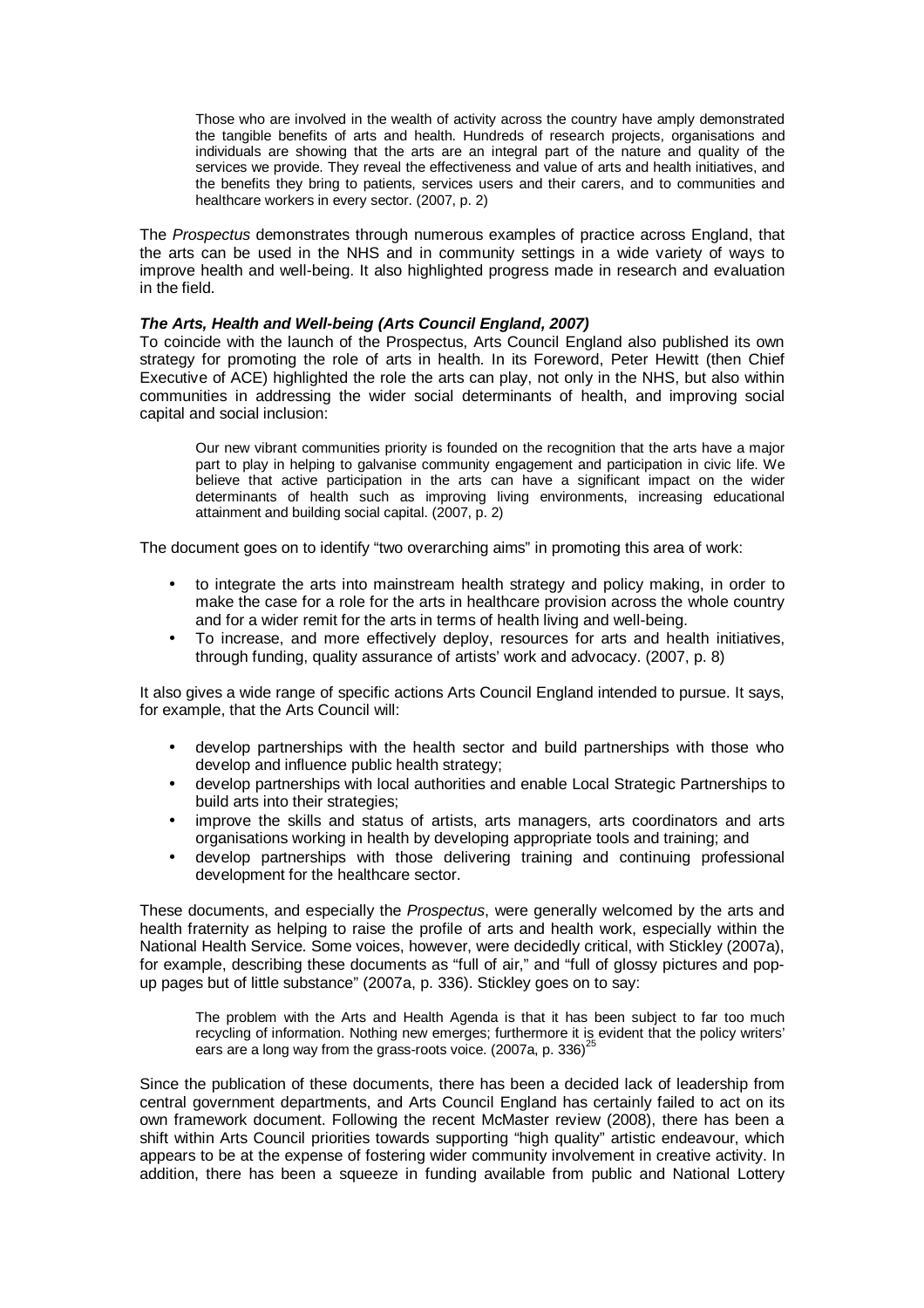sources for arts organisations and projects, given the finance requirements of the 2012 London Olympic Games.

Concern about lack of government action following the Cayton Review prompted a House of Lords debate on arts and health on 6 March 2008.<sup>26</sup> In his introduction to the debate Lord Howarth of Newport asked HM Government how they intended "to develop their policies to link arts with healthcare." Lord Howarth gave an excellent overview of the recent major research contributions to this field in England, and argued that what is needed now is "political leadership":

More than money, what is needed is political leadership. It was, up to a point, pleasing to see the foreword to A Prospectus for Arts and Health signed by Andy Burnham and David Lammy on behalf of the Department of Health and the DCMS. The two Ministers said appropriate things, but somehow that failed to be the endorsement needed. The document was signed by two junior Ministers when it could have had the explicit backing of the two Secretaries of State. Its launch was so low-profile as to be invisible.<sup>27</sup> It was not a serious effort to induce culture change in the NHS.

The energy and creativity will always come locally, but we need to know whether the Government intend to take forward the recommendations in the report of the Review of Arts and Health Working Group, produced by Harry Cayton in 2006.

We also need to know whether the DCMS and Arts Council England are still committed to the strategy set out last year in The Arts, Health and Well-being, which was billed as the first formal national strategy for arts and health.

Most of all, we need a statement from the Department of Health at the highest level giving permission to chief executives of PCT's and hospital trusts to spend money on the arts in healthcare and otherwise legitimising support for the arts as part of mainstream NHS and social services activity. We need best practice guidance from the department but, most importantly, we need a speech by the Secretary of State, Alan Johnson, energetically promulgated throughout the NHS that decisively raises the status of the arts in healthcare.

Lord Howarth and a number of arts and health practitioners and researchers subsequently met with Alan Johnson in July 2008. In response to the Lords debate and visit, an internal "Arts/Health group" has been established within the Department of Health, and Alan Johnson endorsed the value of arts for health at the launch in September 2008 of "Open to All,"<sup>28</sup> a new resource to raise awareness of "arts, social inclusion and mental health" among gallery and museum staff:

I would like to see the benefits of participation in the arts recognised more widely by health and social care professionals, particularly those involved in commissioning services for people with mental health problems. This is not some kind of eccentric add-on – it should be part of the mainstream in both health and social care. And through the Arts/Health group that's been set up in my department, we will be looking at what more we can do to provide guidance, where to go for advice on best practice and sources of funding for clinicians and arts professionals.<sup>29</sup>

This public statement of support from the Secretary of State for Health will be welcomed by practitioners and researchers alike. It remains to be seen, however, whether it will mark a new phase in the development of arts and health in England.

#### **Final reflections**

The view that the creative arts have a role in health promotion and healthcare settings is firmly established in England. From its early beginnings in the 1960s, the field has grown steadily through the commitment and energies of a number of key champions (White, in press), and currently, arts and health projects can be found across the length and breadth of the country. Also with the development of practical initiatives has come increased calls for research to provide a satisfactory evidence base of arts and health interventions, and a growing network of academic researchers are rising to this challenge. There is still a considerable distance to go, and while some argue that the evidence base for such practice is "considerable and robust," it is clear that further research is needed. While significant progress has also been made towards establishing the credibility of the arts and health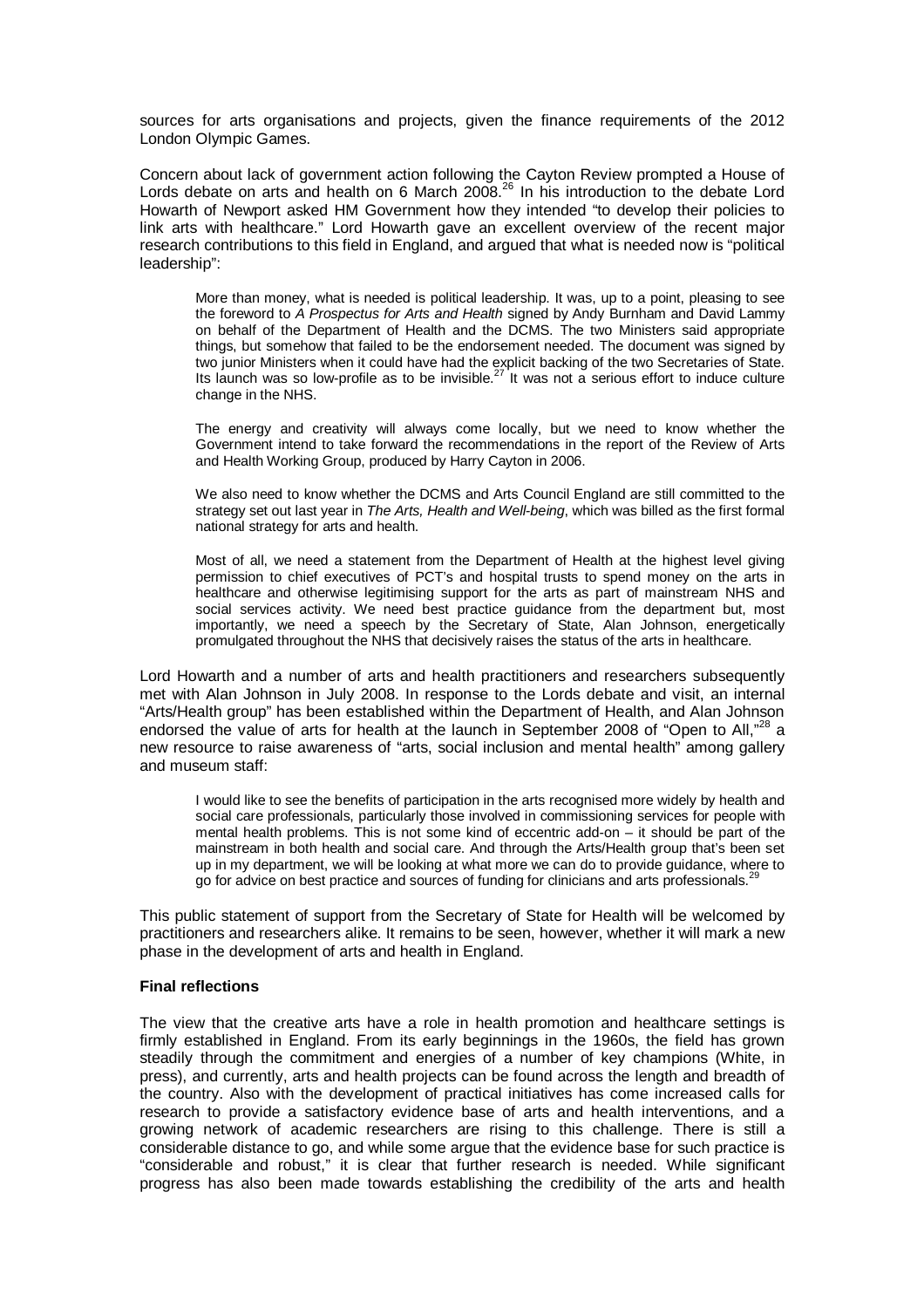agenda in the context of health and social care services, and the wider efforts to promote community well-being in England, there is still some way to go to convince central policy makers of the need to adequately support the arts and health sector.

Finally, it is hoped that this account of the current "state of arts and health in England" will encourage practitioners and researchers in other countries to undertake a similar overview. As such accounts are produced interesting parallels and divergences may become apparent which could be the focus for further international exchanges of developments in practice, research and policy development.

# **Notes**

- 1. England is one of four countries making up the UK of Great Britain and Northern Ireland (England, Northern Ireland, Scotland and Wales). The decision was made to focus on England alone as the four countries have different legal and administrative arrangements covering the health sector, and each country has its own Arts Council responsible for supporting the arts.
- 2. Thanks are due to Jane Beardsworth, ACE North West, Meli Hatzihrysidis, ACE National Office, Huttson Ho, ACE East, and Dom Jinks, ACE East Midlands.
- 3. Arts therapies are clearly an important field of professional practice within the National Health Service in England. Individuals and organisations involved in creative arts therapies and arts and health projects have expressed the need to explore the respective roles, contributions and relationships of the different groups. London Arts in Health Forum hosted a panel discussion on this theme in 2008 that was well attended and helped to reach an understanding of the need to collaborate around some shared agendas. Further details of training, practice and research activity in the creative arts therapies can be found through the relevant websites given in the Appendix. Medical Humanities is also an important field with the UK, and has the potential to contributing to the wider evidence base on the importance of the cultural context for medicine. Two important centres of medical humanities in England are the Centre for Arts and Humanities in Health and Medicine at the University of Durham, and King's College London. These institutions have recently received new funding from the Wellcome Trust to establish centres of excellence (see:<br>http://www.wellcome.ac.uk/News/<br>Media-office/Presshttp://www.wellcome.ac.uk/News/ releases/2008/WTX049941.htm).
- 4. Devised by Tom Smith, Centre for Art and Humanities in Health and Medicine.
- 5. START in Manchester still promotes arts activities in the community for people with mental health needs. See: http://www.startmc.org.uk/
- 6. John Ashton developed a close association with the poet and painter Adrian Henri, and celebrated his contribution to the field of public health in an obituary appearing in the Journal of Epidemiology and Community Health (2002), available from: http://www.johnrashton.securemachines.co.uk/
- 7. See Tones and Green (1999) for a case study of the Withymoor Village Surgery.
- 8. See: Philipp, Baum, Macnaughton and Calman (2002), available from: http://www.nuffieldtrust.org.uk/
- 9. The journal website: http://www.informaworld.com/smpp/title~db=all~content=t790627366
- 10. Arts Council Regional websites can be accessed via: http://www.artscouncil.org.uk/regions/index.php
- 11. See: http://www.artscouncil.org.uk/funding/regularfunding.php for information on the organisations which receive regular funding from Arts Council England.
- 12. According to the Framework document The Arts, Health and Well-being (2007), "441 projects with a focus on arts and health have been awarded a total of £6.52m," since the funding scheme started in 2003.
- 13. See UKPHA Report 25 for an account of the arts and health programme at the 2008 Liverpool conference http://www.ukpha.org.uk/

14. See

http://www.artsforhealth.org/pdfs/2008%20NW%20PH%20Conference%20final%20flyer.pdf for details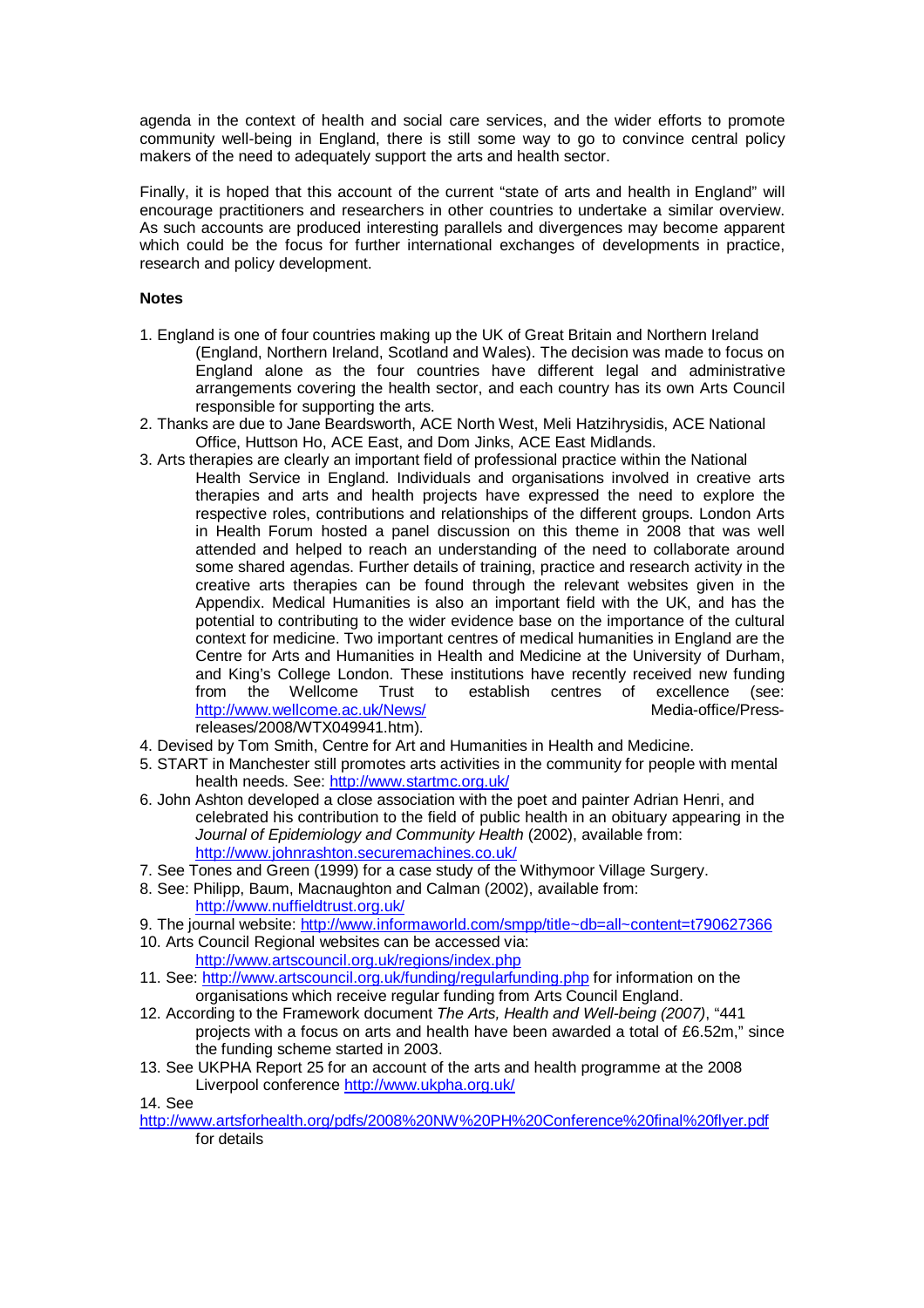- 15. National Endowment for Science, Technology and the Arts, http://www.nesta.org.uk/about-us/
- 16. The King's Fund launched its "Enhancing the Healing Environment" programme in 2000. "By the end of 2007" according to their website, "130 teams from 119 NHS trusts, two hospices and five HM prisons across England had participated in the programme, and more than 1,500 staff and patients had been involved in improving their hospital environments." See: http://www.kingsfund.org.uk/ for further details, including a report from an independent evaluation by the York Health Economics Consortium.
- 17. http://www.nuffieldtrust.org.uk/ From the Nuffield Trust website: "The Nuffield Trust is one of the leading independent health policy charitable trusts in the UK. The Trust's mission is to promote independent analysis and informed debate on UK healthcare policy. The Trust's purpose is to communicate evidence and encourage an exchange around developed or developing knowledge in order to illuminate recognised and emerging issues." One such issue is "arts and health" and the Trust has published three significant reports in this area.
- 18. See the Wellcome Foundation website: http://www.wellcomecollection.org/ for information about its programme of exhibitions, events and debates.
- 19. For details of previous awards within the Wellcome Trust SciArt initiative and current arts awards, see: http://www.wellcome.ac.uk/
- 20. See, for example, the case made by the Mental Health Foundation for "exercise on prescription" for people with depression: http://www.mentalhealth.org.uk/campaigns/exercise-and-depression/
- 21. See: Daykin et al. (2008b) for a systematic review of research on art, design and environment in mental healthcare; Daykin et al. (2008c) for a systematic review of the impact of participation in performing arts on adolescent health, and Clift et al. (2008b) for a systematic mapping and review of research on singing and health.
- 22. Pawson and Tilley's perspective has influenced the work of research teams at Anglia Ruskin/Central Lancashire, Manchester Metropolitan and Canterbury Christ Church universities.
- 23. As noted in the last section, efforts have continued to provide appropriate evidence for the efficacy of the arts in terms of personal, social and health outcomes. It remains the case, however, that until the right kind of evidence is produced for the NHS, the evidence which does exist will be open to criticism within the scientifically dominated healthcare arena.
- 24. At the time of writing, Secretary of State for Culture, Media and Sport.
- 25. It should also be noted, however, that the Cayton Review took evidence from arts and health practitioners from across the country and undoubtedly made an effort to have its ears to the ground.
- 26. For the text of the debate visit the following site and search for debates on 6 March 2008: http://www.publications.parliament.uk/pa/ld/lords\_hansard\_by\_date.htm
- 27. The Department of Health did not issue a press release, and no press attended the launch of the Prospectus at the Evelina Children's Hospital in London.
- 28. Stickley, T., Price, V. and Foster, M. (2008) Open to all: Arts, social inclusion and mental health awareness training for museums and galleries. London: The National Social Inclusion Programme, the Museums Libraries and Archives Council, Tate Modern, the Wallace Collection and the V&A. See:

http://www.socialinclusion.org.uk/work\_areas/index.php?subid=112

29. For the full text of Alan Johnson's speech see: http://www.dh.gov.uk/en/News/Speeches/DH\_088160

# **References**

- Angus, J. (2002). A review of evaluation in community arts for health activity in the UK . Durham: Centre for Arts and Humanities in Health and Medicine. Available from: http://www.dur.ac.uk/resources/cahhm/reports/
- Arts Council England (2007). The arts, health and well-being. London: Arts Council England. Available from: http://www.artscouncil.org.uk/documents/publications/
- Arts Council England/Department of Health (2007). A prospectus for arts and health. London: Arts Council England / Department of Health. Available from: http://www.artscouncil.org.uk/documents/publications/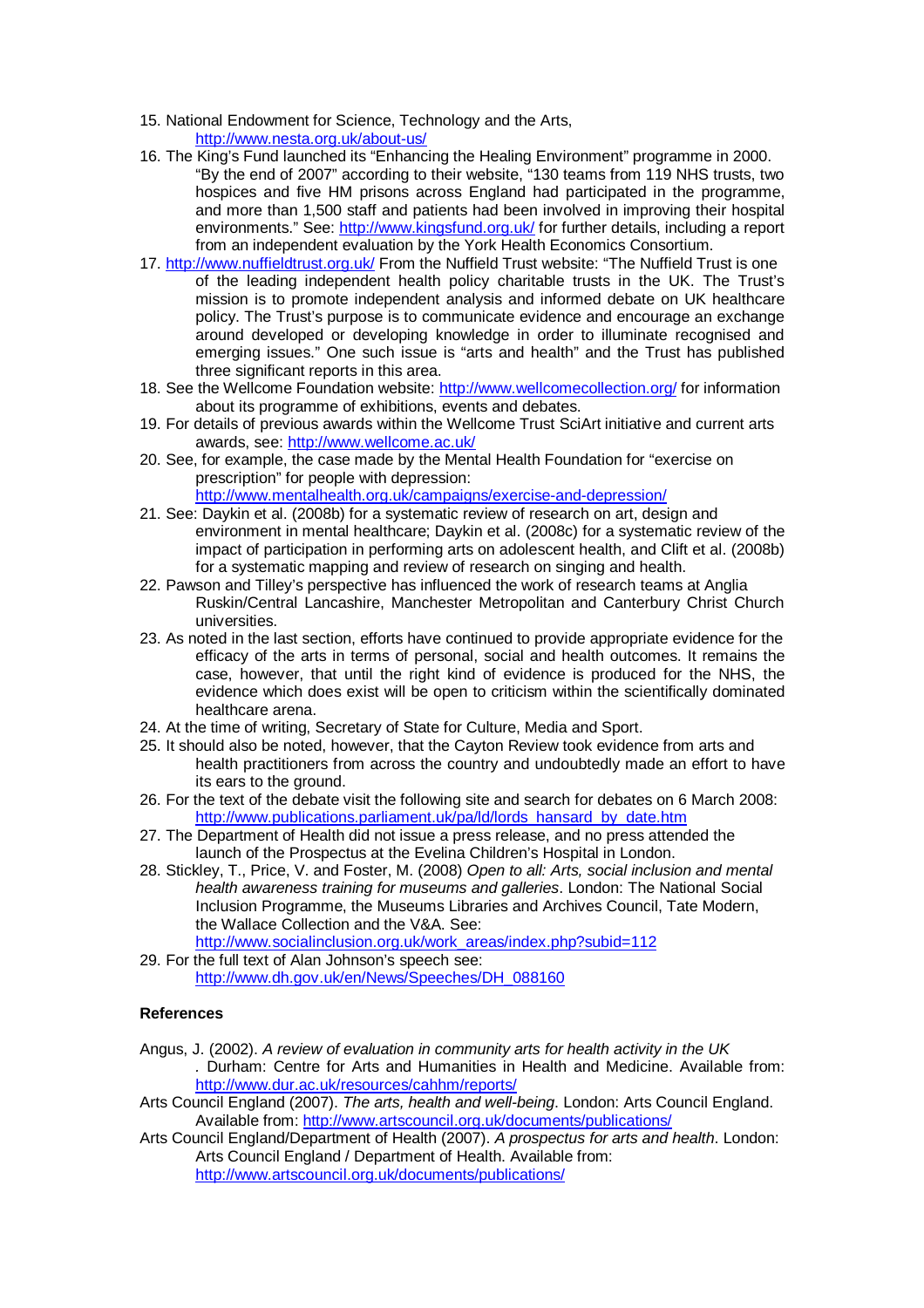- Ashton, J. (2002). The death of an artist: Adrian Henri, 1932–2000. Journal of Epidemiology & Community Health, 56(1), 72–75.
- Baron, H. (1999). A history of art in British hospitals. In D. Haldane & S. Loppert (Eds.), The arts in health care: Learning from experience. London: King's Fund Publishing.
- Batt-Rawden, K.B., Denora, T., & Ruud, E. (2005). Music listening and empowerment in health promotion: A study of the role and significance of music in everyday life of the long-term ill. Nordic Journal of Music Therapy, 14(2), 120–136.
- Belfiore, E. (2006). The social impacts of the arts myth or reality? In M. Mirza (Ed.), Culture vultures: Is UK arts policy damaging the arts? London: Policy Exchange.
- Brighton, A. (2006). Consumed by the political. In M. Mirza (Ed.), Culture vultures: Is UK arts policy damaging the arts? London: Policy Exchange.
- Bungay, H., & Skingley, A. (2008). A formative evaluation of the Silver Song Club Project. Canterbury: Sidney De Haan Research Centre, Canterbury Christ Church University. Available from: http://www.canterbury.ac.uk/centres/sidney-de-haan-research/
- Bunt, L., Burns, S., & Turton, P. (2000). The evolution of a music therapy research programme at the Bristol Cancer Help Centre. British Journal of Music Therapy, 14, 62–70.
- Burns, S., Harbuz, M.S., Hucklebridge, F., & Bunt, L. (2001). A pilot study into the therapeutic effects of music therapy at a cancer help centre. Alternative Therapies in Health and Medicine, 7, 48–56.
- Camic, P.M. (2008). Playing in the mud: Health psychology, the arts, and creative approaches to health care. Journal of Health Psychology, 13, 287–298.
- Cave, B., & Coults, A. (2002). Evidence base for the Mayor's Draft Cultural Strategy. London: South East London Strategic Health Authority/East London and the City Health Action Zone.
- Cayton, H. (2007). The report of the review of arts and health working group. London: Department of Health. Available from: http://www.dh.gov.uk/en/Home
- Clift, S., Hancox, G., Morrison, I., Hess, B., Kreutz, G., & Stewart, D. (2007). Choral singing and psychological well-being: Findings from English choirs in a cross-national survey using the WHOQOL-BREF. In A. Williamon & D. Coimbra (Eds.), Proceedings of the International Symposium on Performance Science, Porto, Portugal, 25–27 October, 2008.
- Clift, S., Hancox, G., Morrison, I., Hess, B., Kreutz, G., & Stewart, D. (2008). Findings from a Cross-National Survey on Choral Singing, Well-being and Health. Canterbury: Sidney De Haan Research Centre, Canterbury Christ Church University. Available from: http://www.canterbury.ac.uk/centres/sidney-de-haan-research/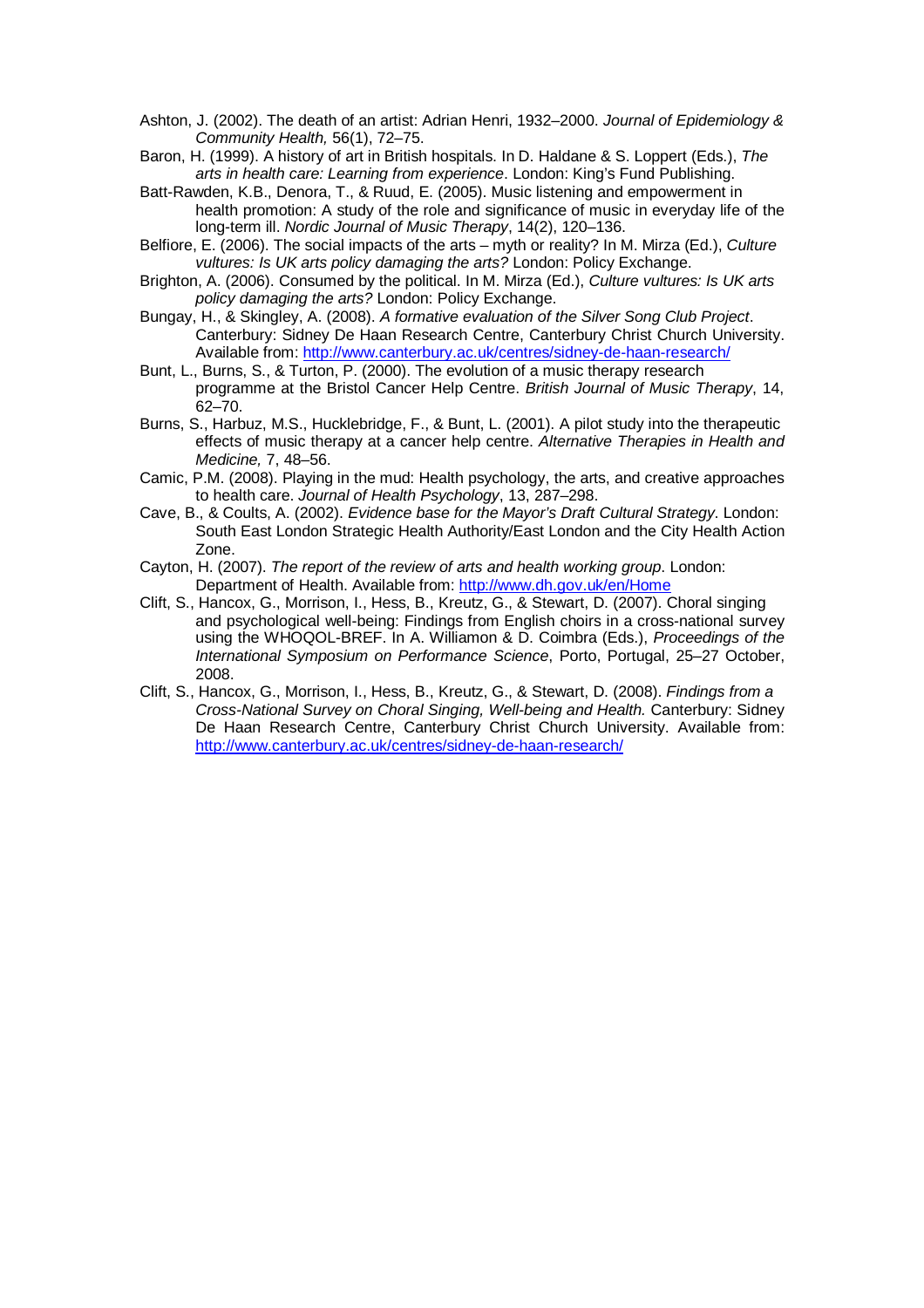- Clift, S., Hancox, G., Staricoff, R., & Whitmore, C. (2008). A systematic mapping and review of research on singing and health: Non-clinical studies. Canterbury: Canterbury Christ Church University. Available from: http://www.canterbury.ac.uk/centres/sidney-dehaan-research/
- Daykin, N. (2005). Disruption, dissonance and embodiment: Creativity, health and risk in music narratives. Health: An Interdisciplinary Journal for the Social Study of Health, Illness and Medicine, 9(1), 67–87.
- Daykin, N., Byrne, E., Soteriou, T., & O'Connor, S. (2008). The impact of arts, design and environment in mental healthcare: A systematic review of the literature. Journal of the Royal Society for the Promotion of Health, 128(2), 85–94.
- Daykin, N., McClean, S., & Pilkington, P. (2008). Evaluation of Art-Lift: A partnership arts and health project. Bristol: University of the West of England, Centre for Public Health Research.
- Daykin, N., Orme, J., Evans, D., & Salmon, D., with M. McEachran, & Brain, S. (2008). The impact of participation in performing arts on adolescent health and behaviour: A systematic review of the literature. Journal of Health Psychology, 13(2), 251–264.
- DeNora, T. (2000). Music in everyday life. Cambridge: Cambridge University Press.
- Debnam, S. (2007). Arts and health in Norfolk: Baseline research. Shea Debnam Associates, (unpublished). Available from:

http://www.norfolkartsforum.co.uk/norfolkartsandhealth/home.asp

- Dose, L. (2006). National Network for the Arts in Health: Lessons learned from six years of work. Journal of the Royal Society for the Promotion of Health, 126(3), 110–112.
- Duncan, K., Stickley, T., & Leighton, P. (2006). Art in Mind Research report. Nottingham: City Arts. Available from:
- http://www.city-arts.org.uk/userfiles/pdf/Art%20in%20Mind%2012pp%20(2)%20(2).pdf
- Eades, G., & Ager, J. (2008). Time Being: Difficulties in integrating arts in health. Journal of the Royal Society for the Promotion of Health, 128(2), 62–67.
- Everitt, A., & Hamilton, R. (2003). Arts, health and community: A study of five arts in community health projects. Durham: Centre for Arts and Humanities in Healthcare and Medicine, University of Durham.
- Greaves, C.J., & Farbus, L. (2006). Effects of creative and social activity on the health and well-being of socially isolated older people: Outcomes from a multi-method observational study. Journal of the Royal Society for the Promotion of Health, 126(3), 134–142.
- Hacking, S., Secker, J., Kent, L., Shenton, J., & Spandler, H. (2006). Mental health and arts participation: The state of the art in England. Journal of the Royal Society for the Promotion of Health, 126(3), 121–127.
- Hamilton, C., & Petticrew, M. (2003). Arts for health: Still searching for the Holy Grail. Journal of Epidemiology and Community Health, 57(4), 1–2.
- Health Development Agency (2001). Art for health: A review of good practice in communitybased arts projects and interventions which impact on health and well-being. London: Health Development Agency. Summary available from:

http://www.nice.org.uk/nicemedia/documents/artforhealthsum.pdf

- Heartfield, J. (2006). A business solution for creativity, not a creativity solution for business. In M. Mirza (Ed.), Culture vultures: Is UK arts policy damaging the arts? London: Policy Exchange.
- Hicks, D. (2003). Reading and health mapping research project. London: The Reading Agency for Arts Council England. Available from: http://www.readingagency.org.uk/new-thinking/newthinkinguploads/Reading\_and\_health\_project.pdf
- Kilroy, A.J., & Parkinson, C. (2006). Literature review: Planning the Invest to Save evaluation. Available from:

http://www.miriad.mmu.ac.uk/investtosave/research/Lit%20Review%20MASTER.pdf

Kilroy, A.J., Garner, C., Parkinson, C., Kagan, C., & Senior, P. (2007a). Towards transformation: Exploring the impact of creativity, culture and the arts on health and well-being A consultation document for Critical Friends Conference, 2007. Manchester: Manchester Metropolitan University.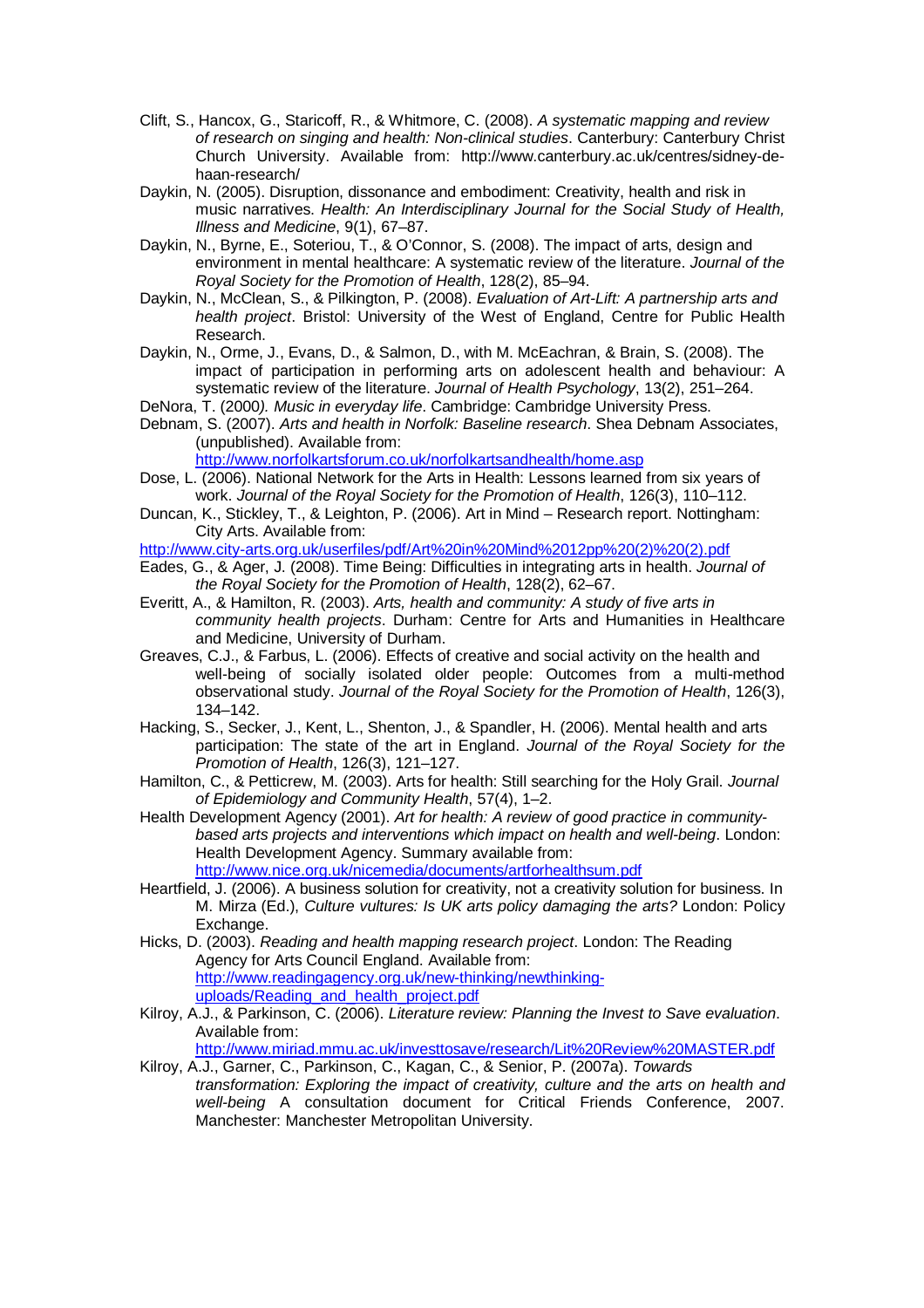Kilroy, A.J., Garner, C., Parkinson, C., Kagan, C., & Senior, P. (2007b). Invest to Save: Arts in health evaluation, exploring the impact of creativity, culture and the arts, on health and well being. Available from:

http://www.miriad.mmu.ac.uk/investtosave/reports/Summary%20Report%20ISP.pdf

- Lowe, G. (2006). Health-related effects of creative and expressive writing. Health Education, 106(1), 60–70.
- Macnaughton, J., White, M., Collins, P., Coleman, S., Purves, G., Kellett, P., et al. (2005). Designing for health: Architecture, art and design at the James Cook University Hospital. Newcastle upon Tyne: Universities of Durham and Newcastle upon Tyne. Available from: http://www.dur.ac.uk/cahhm/healthcareenvironments/
- Macnaughton, J., White, M., & Stacey, R. (2005). Researching the benefits of arts in health. Health Education, 105(5), 332–339.
- McMaster, B. (2008). Supporting excellence in the arts: From measurement to Judgement. London: DCMS.
- Mirza, M. (2006). The arts as painkiller. In M. Mirza (Ed.), Culture vultures: Is UK arts policy damaging the arts? London: Policy Exchange. Arts & Health 27
- Orme, J., & Salmon, D. (2005). An evaluation of the development of Project Jump 2005: A sexual health drama project for 'hard to reach' young people. Bristol: University of the West of England.
- Orme, J., Salmon, D., & Barrett, G. (2006). Evaluation of a drama-based intervention Jump Together as a multi-agency training tool to assist planning and joint working within South West Healthy Care Partnerships. Bristol: University of the West of England.
- Orme, J., Salmon, D., & Mages, L. (2007). Project Jump: Young people's perspectives on a sexual health drama project for 'hard to reach' young people. Children and Society, 21(5), 352–364.
- Pawson, R., & Tilley, N. (1997). Realistic evaluation. London: Sage.
- Philipp, R., Baum, M., Macnaughton, J., & Calman, M. (2002). Arts, health and well-being. Nuffield Trust. Available from http://www.nuffieldtrust.org.uk/
- Quin, E., Redding, E., & Frazer, L. (2007). The effects of an eight-week creative dance programme on the physiological and psychological status of 11–14 year old adolescents: An experimental study. Hampshire Dance and Laban. Available from: http://www.hampshiredance.org.uk/documents/NRGDanceScienceResearchReport.p df
- Salmon, D., & Rickaby, C. (2008). Evaluating the impact on children and young people in care of participating in City of One: A theatre and music initiative. Bristol: University of the West of England, Centre for Public Health Research.
- Secker, J., Hacking, S., Spandler, H., Kent, L., & Shenton, J. (2007). Mental health, social inclusion and the arts: Developing the evidence base. National Social Inclusion Programme, Care Service Improvement Partnership. Available from: http://www.socialinclusion.org.uk/publications/MHSIArts.pdf
- Selwood, S. (2006). Unreliable evidence. In M. Mirza (Ed.), Culture vultures: Is UK arts policy damaging the arts? London: Policy Exchange.
- Sheridan, J., & Pring, L. (no date). Mapping arts, health and higher education collaborative projects in London. London: The London Centre for Arts and Cultural Enterprise/Arts Council England. Available from:

http://www.lcace.org.uk/docs/downloads/londonartshealthreport.pdf

- Sixsmith, J., & Kagan, C. (2005). Pathways project evaluation: Final report. Manchester: Manchester Metropolitan University. Available from:
- http://www.e-space.mmu.ac.uk/e-space/bitstream/2173/ 24672/1/pathways.pdf South, J. (2004). Community-based arts for health: A literature review. Leeds: Centre for
- Health Promotion Research, Leeds Metropolitan University.
- South, J. (2006). Community arts for health: An evaluation of a district programme. Health Education, 106(2), 155–168.
- Spandler, H., Secker, J., Kent, L., Hacking, S., & Shenton, J. (2007). Catching life: The contribution of arts initiatives to recovery approaches in mental health. Journal of Psychiatric and Mental Health Nursing, 14, 791–799.
- Staricoff, R. (2004). Arts in Health: A review of the medical literature. London: Arts Council England. Available from: http://www.artscouncil.org.uk/documents/publications/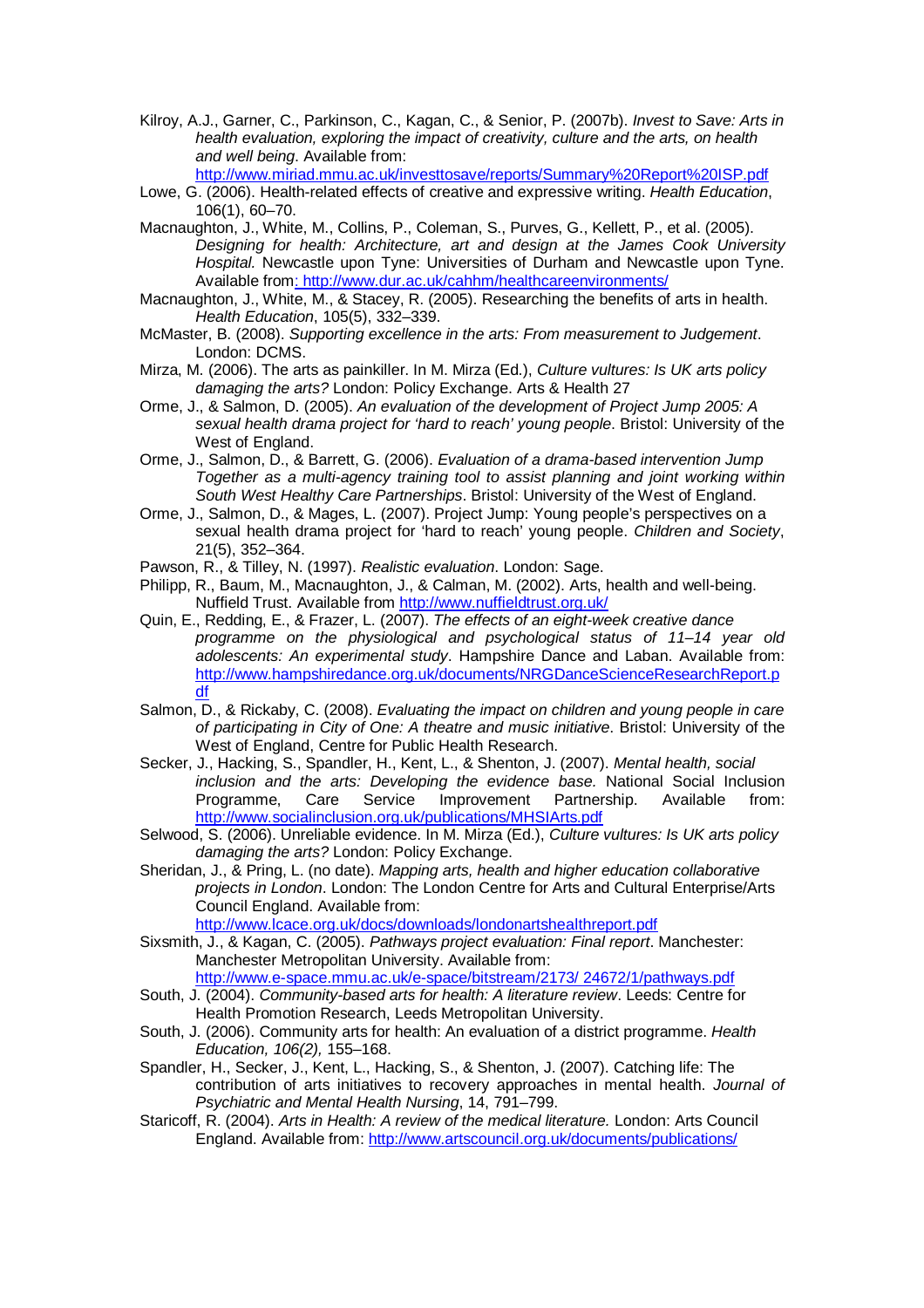Staricoff, R., Duncan, J.P., & Wright, M. (2004). A study of the effects of visual and performing arts in health care. London: Chelsea and Westminster Hospital. Available from:

http://www.publicartonline.org.uk/archive/research/documents/ChelseaAndWestminst erResearchproject.pdf

- Stickley, T. (2007a). Entertaining Apollo or Dionysus? Either way we need to pay the bills . . . [Guest Editorial]. Journal of Psychiatric and Mental Health Nursing, 14, 335–337.
- Stickley, T. (2007b). Finding the plot [Guest Editorial]. Journal of Psychiatric and Mental Health Nursing, 14, 766–767.
- Stickley, T., & Duncan, K. (2007). Art in Mind: Implementation of a community arts initiative to promote mental health. Journal of Public Mental Health, 6(4), 24–32.
- Tones, K., & Green, J. (1999). Health promotion and creative arts in general practice: A case study of Withymoor Village Surgery: A health hive. Leeds: Health Promotion Design.
- White, M. (2002). Determined to dialogue: A survey of arts in health in Northern and Yorkshire region 2001–2002. Durham: Centre for Arts and Humanities in Healthcare and Medicine, University of Durham.
- White, M. (2004). Seeing the wood for the trees: An arts and health action plan for the East Midlands. Durham: Centre for Arts and Humanities in Health and Medicine.
- White, M. (in press). A social tonic: The development of arts in community health. Oxford: Radcliffe.

### **Appendix**

See the journal website for a detailed listing of websites related to arts and health in England: http://www.informaworld.com/smpp/title~db=all~content=t790627366

# **Appendix: Key English Arts and Health websites Government departments and national agencies**

#### Department of Health

The UK government department responsible for policy and guidance related to health and social care. The Report of the Review of Arts and Health Working Group (2007) is available through this site.

http://www.dh.gov.uk/en/Home

### Department for Culture, Media and Sport

The UK government department responsible for policy and guidance related to media, culture and sport. In the field of culture, the Department works to support and promote the widest access to excellence in culture – in the arts, in museums and galleries, in architecture and in the built and the historic environment, and libraries. A search for "health" will provide information on the department's involvement in arts and health projects.

http://www.culture.gov.uk/about\_us/culture/default.htm

### Arts Council England

Arts Council England is the national development agency for the arts in England, distributing public money from Government and the National Lottery. Search for "health" under publications to find relevant strategy documents and reports published by the Arts Council. http://www.artscouncil.org.uk/

A Prospectus for Arts and Health, Department of Health and Arts Council England

This prospectus produced jointly by the Department of Health and Arts Council England celebrates and promotes the benefits of the arts in improving everyone's well-being, health and healthcare, and its role in supporting those who work in and with the National Health Service. The prospectus shows that the arts can, and do, make a major contribution to key health and wider community issues.

http://www.artscouncil.org.uk/publications/publication\_detail.php?browse=recent&id= 581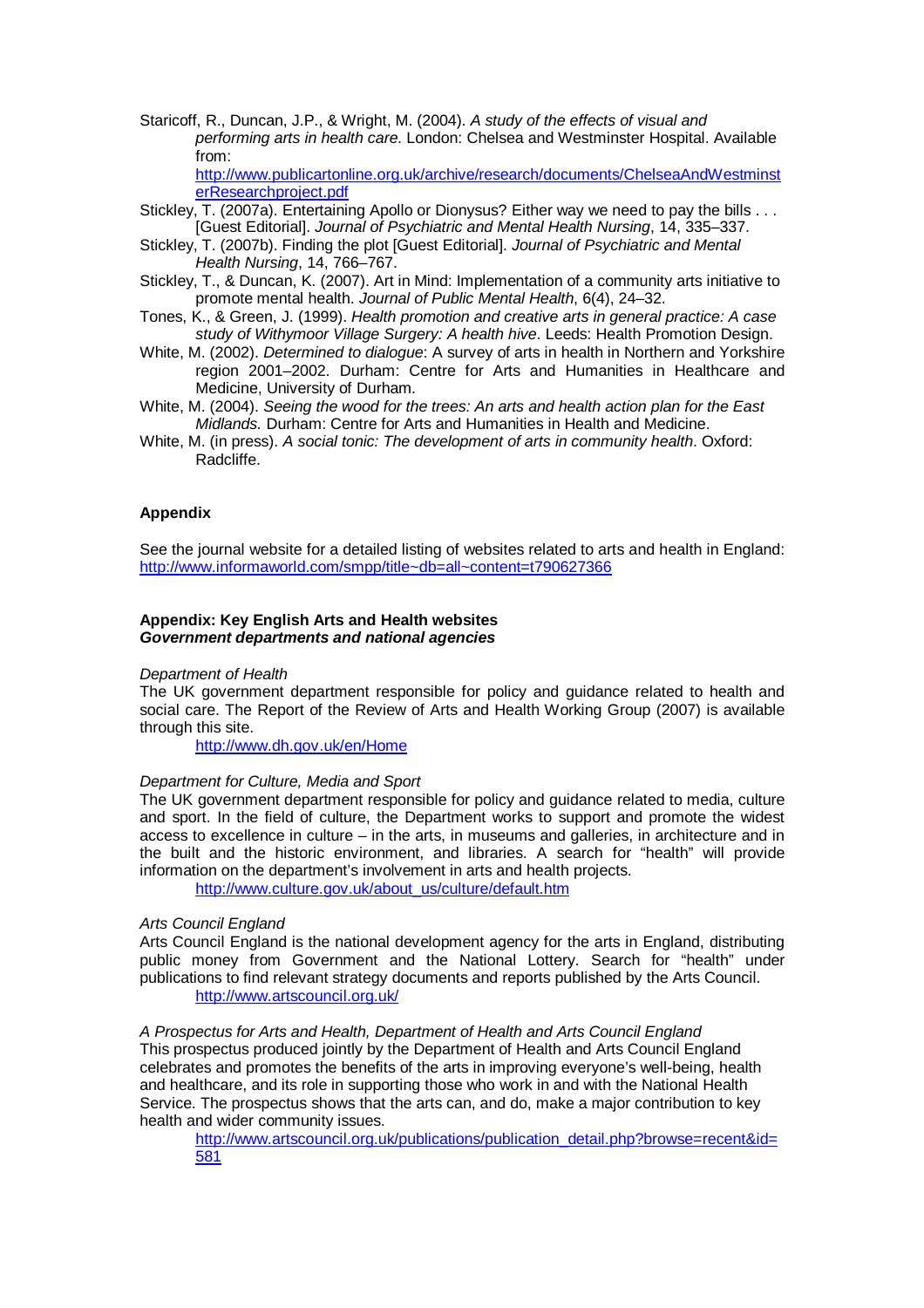### Commission for Architecture and the Built Environment (CABE)

CABE is the government's advisor on architecture, urban design and public space. It has produced a range of interesting publications on "healthy hospitals" highlighting the importance of good design.

http://www.cabe.org.uk/

### National Endowment for Science, Technology and the Arts (NESTA)

NESTA is the National Endowment for Science, Technology and the Arts – a unique body with a mission to make the UK more innovative. We invest in early-stage companies, inform and shape policy, and deliver practical programmes that inspire others to solve the big challenges of the future.

http://www.nesta.org.uk/about-us/

### National Social Inclusion Programme

The National Institute For Mental Health (England) is co-ordinating the overall delivery of the Mental Health and Social Exclusion report (2004) and is bringing together individuals and organisations from a range of backgrounds and social inclusion expertise.

### **University research groups**

#### Anglia Ruskin University/University of Central Lancashire

Researchers from the two universities collaborated on a major national study, "Mental Health, Social Inclusion and the Arts: Developing the evidence base" funded jointly by the Department of Health and the Department for Culture, Media and Sport. Researchers at the University of Central Lancashire are also collaborating with the Bromley by Bow Centre in East London (see below) to evaluate health promotion activities with older people.

http://www.socialinclusion.org.uk/resources/index.php?subid=71 http://www.uclan.ac.uk/facs/health/socialwork/research/mental%20health/projects/

### Arts and Health Research Programme, University of the West of England

The Arts and Health Research Programme seeks to build on established research strands relating to music and visual arts, extending traditional methodologies to explore emergent issues in arts and health research. The programme seeks to inform practice and engage with policy agendas at local, national and international levels.

http://hsc.uwe.ac.uk/net/research/Default.aspx?pageid=229

### Arts for Health, Manchester Metropolitan University

Arts for Health has been at the leading edge of arts for health for over 20 years. The centre is currently developing and expanding a portfolio of work in research, enterprise, teaching and training. Arts for Health has recently completed a major government funded "Invest to Save" project on arts and health.

http://www.artsforhealth.org http://www.miriad.mmu.ac.uk/investtosave/

### Centre for Arts and Humanities in Healthcare and Medicine, Durham University

The Centre for Arts and Humanities in Healthcare and Medicine aims to pursue interdisciplinary research and educational initiatives that will explore and extend the relationship between the humanities, the arts and medical and healthcare practice. http://www.dur.ac.uk/cahhm/

East Midlands Arts and Health Research Group, Universities of Nottingham and Northampton This recently formed research group is currently working with the East Midlands Participatory Arts Forum (see below) in developing a programme of arts and health research. For further details, contact Theo Stickley, Associate Professor of Mental Health, School of Nursing,

University of Nottingham. http://www.nottingham.ac.uk/nursing/staff-lookup/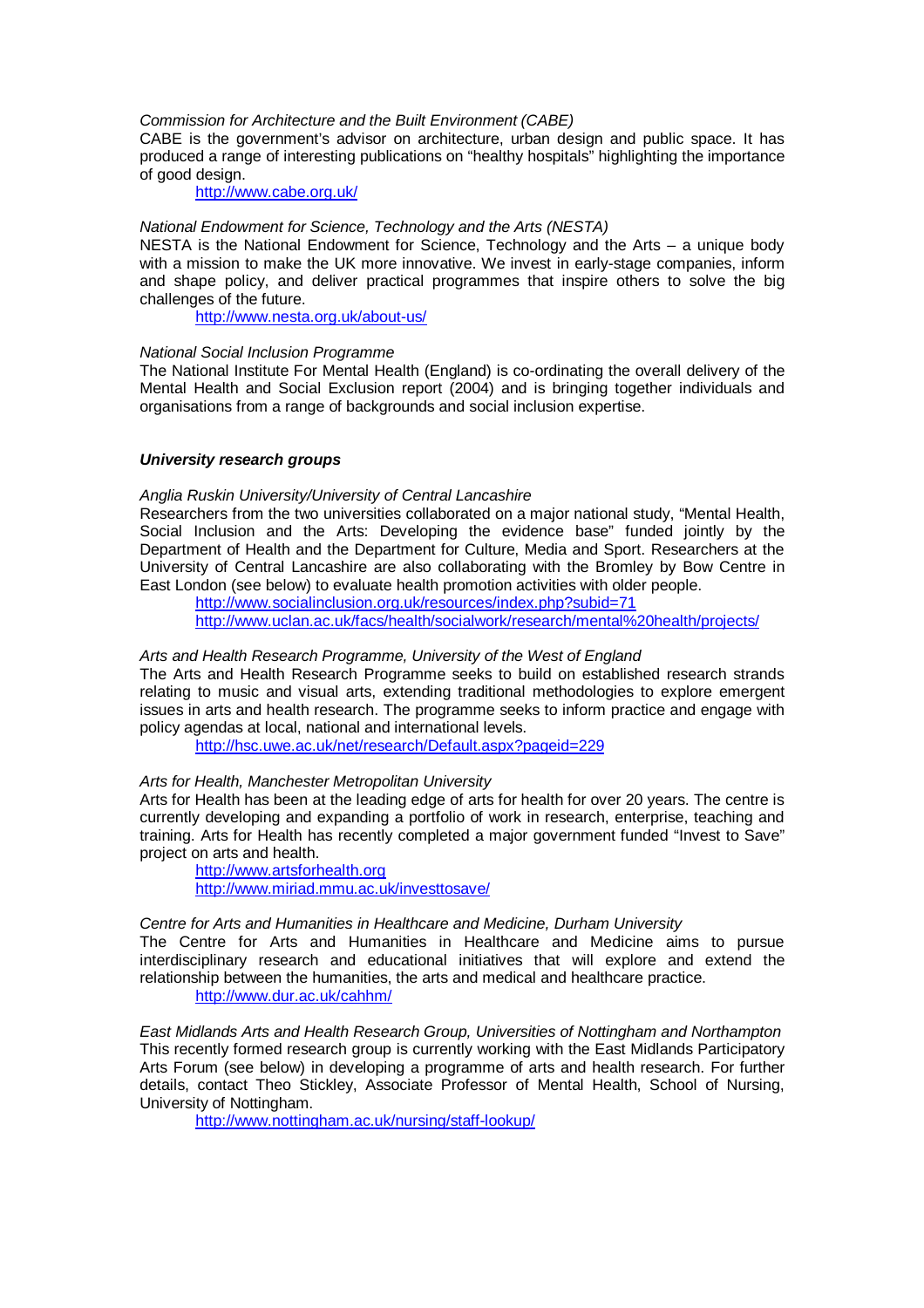Penisula Medical School, Universities of Exeter and Plymouth

Researchers from the medical school have undertaken evaluation of the UpStream healthy living project in Devon (see below).

http://www.pms.ac.uk/pms/research/upstream.php http://www.upstream-uk.com/Evaluation.html

Sidney De Haan Research Centre for Arts and Health, Canterbury Christ Church University Sidney De Haan Research Centre for Arts and Health aims to promote the value of music and the arts for the well-being and health of individuals and communities. A programme of research on singing, well-being and health was completed in 2008.

http://www.canterbury.ac.uk/centres/sidney-de-haan-research/

### **Arts and Health networks**

Arts for Health: Cornwall and Isles of Scilly

Arts for Health: Cornwall and Isles of Scilly exists to promote the role of the arts in improving health and well-being. They advocate for the value of the arts in promoting physical, mental and emotional health and well-being.

http://www.artsforhealthcornwall.org.uk/

### Arts & Health South West

Arts & Health South West is an organisation for everyone interested in the arts and health sector in the South West of England. Our aim is to raise the profile and influence the development of the arts and health sector across the region as well as provide information and support.

http://www.ahsw.org.uk/

### Creative Remedies

Creative Remedies is the arts and health website for the West Midlands. It showcases projects, has a contacts database, features current news and provides advice to those involved or wanting to become involved in arts and health activity.

http://www.creative-remedies.org.uk/

#### Critical Connections

Critical Connections is the arts and health website for the Yorkshire and Humber region. It provides information, advice and guidance, around health and arts and highlights work generated through the Critical Connections programme.

http://www.criticalconnections.org.uk/

#### East Midlands Public Health Network: Arts and Health

East Midlands Public Health Network includes pages which highlight the regions arts and health work. The region is particularly strong in terms of addressing issues of mental health and matters affecting young people. There is also an East Midlands Participatory Arts Forum, which profiles arts and health work.

http://emphasisnetwork.org.uk/networks/artsandhealth.htm http://www.empaf.com/

# Greater Manchester Arts and Health Network

Greater Manchester Arts & Health Network (GMAHN) aims to promote arts and health best practice, build awareness of local and Greater Manchester programmes and benefits plus help initiate, support and sustain GM arts and health work.

http://www.wlct.org/gmahn/gmahn.htm

# London Arts in Health Forum

London Arts in Health Forum is a London-based networking organisation for health and arts professionals and health-related organisations. LAHF promotes knowledge and understanding of the arts in health care, encourages best practice in the field and stimulates new ideas.

http://www.lahf.org.uk/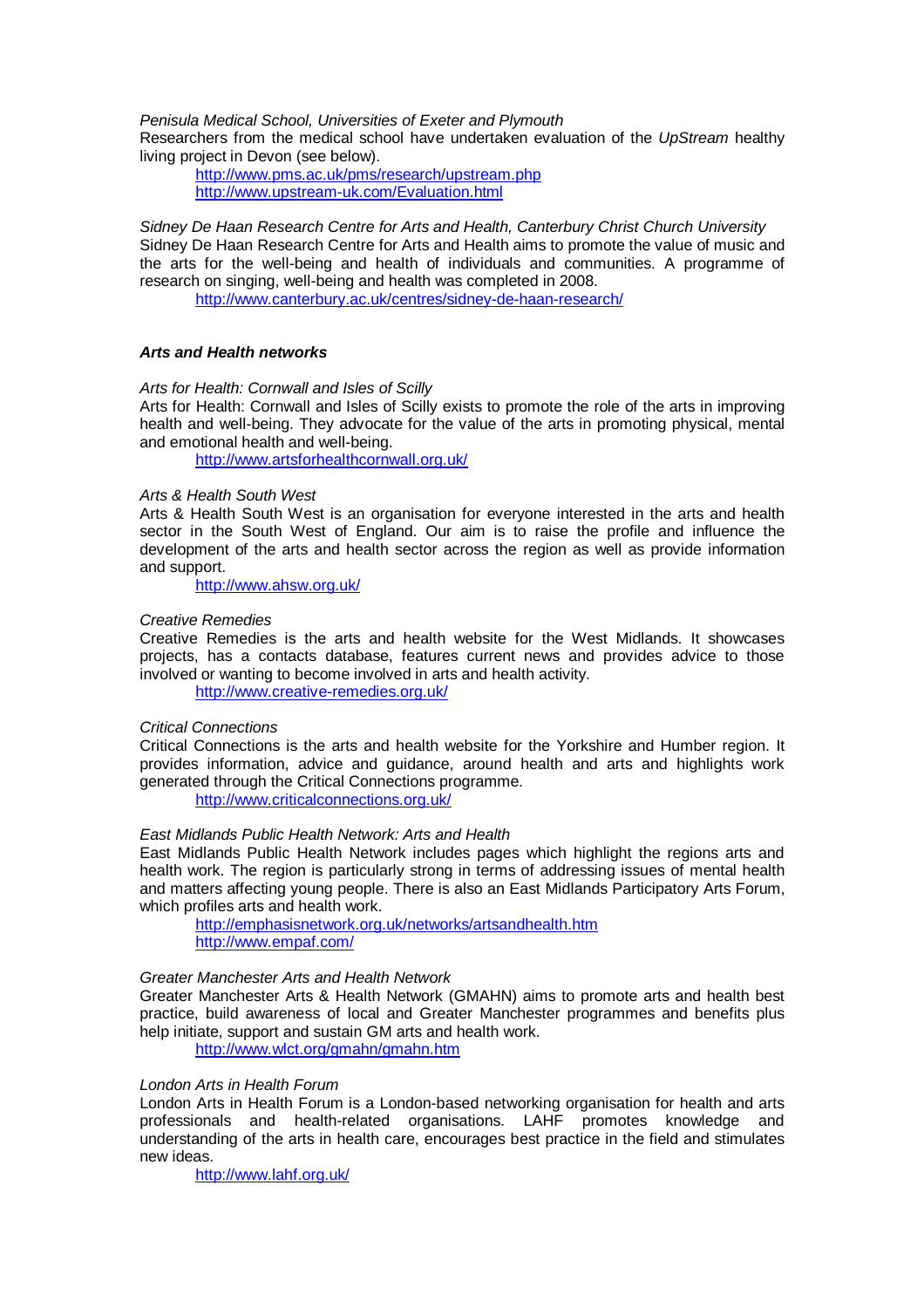### Norfolk Arts and Health Partnership

Norfolk Arts and Health Partnership is a multi-agency advisory group which was set up in June 2006 to lead the strategic development of the arts and health sector in the county. http://www.norfolkartsforum.co.uk/norfolkartsandhealth/home.asp

### North West Arts and Health Project Audit

North West Arts and Health Project Audit is an openly accessible database of arts and health projects and contact information across the North West of England. http://www.nwph.net/arts/pages/user\_index\_new.aspx

### South East Arts and Health Partnership

South East Arts and Health Partnership brings together people with a strong commitment to developing links between Arts and Health across the South East Region in community, health and social care settings. The partnership aims to act in a strategic and advisory capacity for Arts and Health issues, and as a network that brings together Arts and Health "champions" across the South East Region to develop and promote evidence-based practice. Website currently under construction.

# **Arts and Health organisations and projects**

### Arts into Health, Walsall

Arts into Health Walsall is a joint programme of work undertaken by the Creative Development Team within Walsall Council working in partnership with Walsall Primary Care Trust. This work enables health issues to be profiled in an engaging and accessible way within local communities in Walsall.

http://www.walsall.gov.uk/index/leisure\_and\_culture/creative\_development\_team/

# Bromley by Bow Centre

Bromley by Bow Centre is an innovative voluntary organisation that runs a wide range of courses, including artistic activities to help develop and empower individuals and regenerate the local community. Bromley by Bow are currently collaborating with a team of researchers at the University of Central Lancashire to evaluate health promotion activities with older people.

http://www.bbbc.org.uk/ http://www.uclan.ac.uk/facs/health/socialwork/research/mental%20health/projects/

# City Arts, Nottingham

City Arts has a wealth of experience in delivering Arts and Health projects, including our groundbreaking Art In Mind Project. City Arts has developed a broad health agenda, establishing joint health projects and partners. We continue to work creatively to further community well-being in a number of projects.

http://www.city-arts.org.uk/

#### Creative Alternatives

Creative Alternatives advocates a holistic approach to health care and believes that rekindled meaning, creativity and imagination play a central role in every patient's journey towards health.

http://www.magicdrum.co.uk/creative/benefits.html

# Enhancing the Healing Environment

Enhancing the Healing Environment is an innovative grants and development programme originally launched by the King's Fund in 2000. Following its success in London it has been extended across England where it has now worked with over 150 NHS Trusts.

http://www.enhancingthehealingenvironment.org.uk/

http://www.kingsfund.org.uk/current\_projects/enhancing\_the\_healing\_environment/in dex.html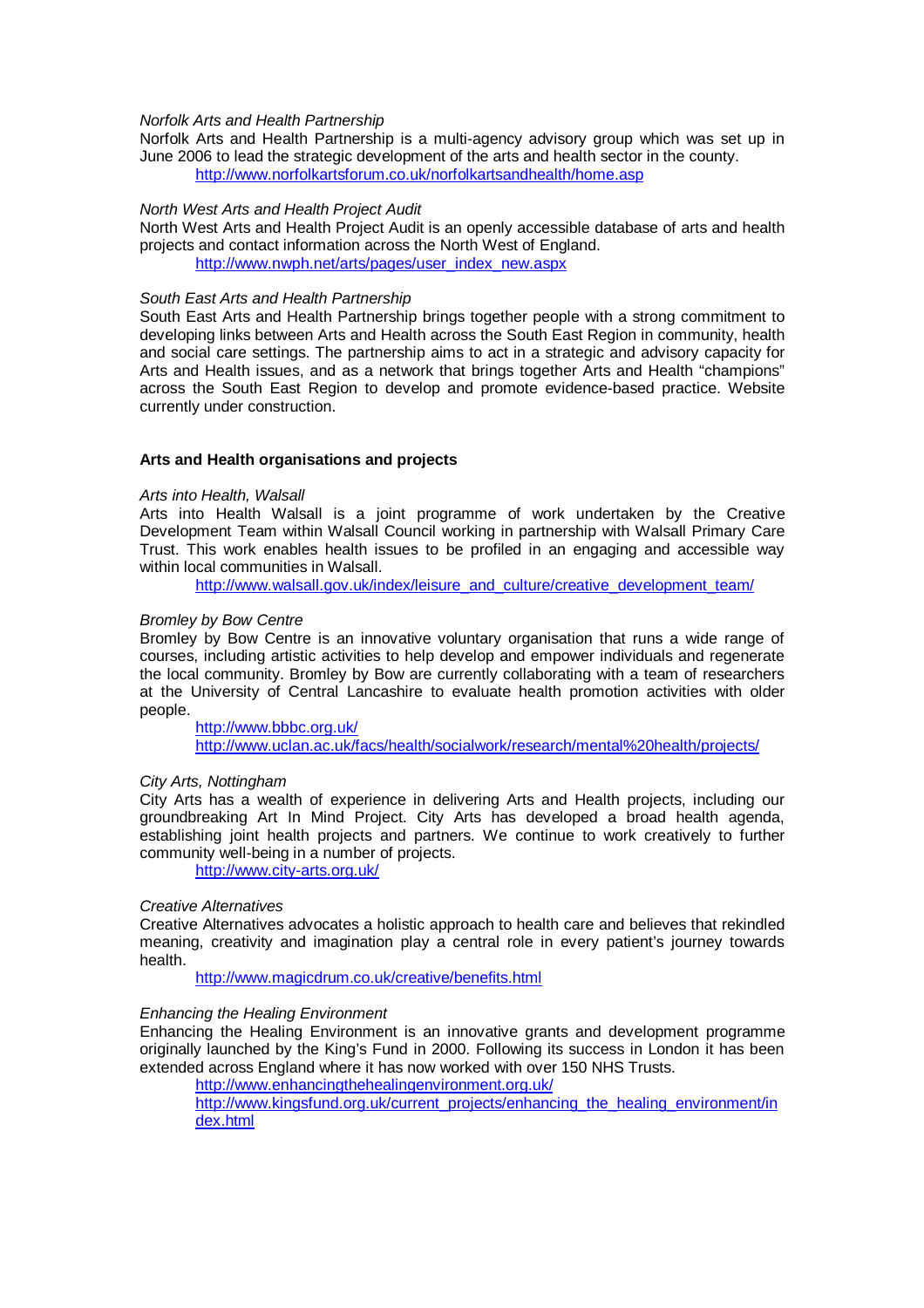# Guy's and St. Thomas' Charity

Guy's and St. Thomas' Charity has organised various art exhibitions within Guy's and St. Thomas' Hospital reflecting on health-related themes.

http://www.gsttcharity.org.uk/arts/exhibitions.html

### Hospital Arts, Chelsea and Westminster Hospital, London

Hospital Arts seeks to create a healing environment where the visual and performing arts are combined to help relieve anxiety and assist in recovery. The Hospital was the first in Britain to provide weekly entertainment for patients, staff and visitors in the mall, on the wards and in the clinics.

http://www.chelwestcharity.org.uk/articles.php?id=57&link\_id1=1

# Lapidus

Lapidus is a membership organisation which promotes the idea that words used creatively– through the writing, reading and performing of poetry, prose, fiction, drama and story–can be a powerful tool for health and personal and community development.

http://www.lapidus.org.uk/

#### Lime

Lime acts as a channel between the arts and healthcare, developing, co-ordinating and implementing a wide range of creative projects to deliver positive outcomes for individuals' well-being, lifestyle choices, clinical treatment and recovery.

http://www.limeart.org/

#### MK Arts for Health

MK Arts for Health is based in Milton Keynes General Hospital with a mission to enhance health and healing through creativity. The programme delivers numerous new initiatives within the Hospital in Milton Keynes, and undertakes community-based work, particularly in the area of mental health. MK Arts for Health has also worked in collaboration with Tate Modern in London. See the Tate Modern website for more information on their work to promote community involvement.

http://www.mkartsforhealth.org.uk/page.cfm?pageid=338 http://www.tate.org.uk/modern/eventseducation/community/#

#### Music in Hospitals

Music in Hospitals is a registered charity, whose mission is to improve the quality of life of adults and children with all kinds of illness and disability through the joy and therapeutic benefits of live music.

http://www.music-in-hospitals.org.uk/

#### Paintings in Hospitals

Paintings in Hospitals is a national charity which aims to improve the environment of hospitals and other healthcare establishments by providing original works of art on loan.

http://www.paintingsinhospitals.org.uk/

# Sing For Your Life

Sing For Your Life Ltd, in partnership with Making Music and The Sidney De Haan Research Centre for Arts and Health, designs and delivers programmes of social music-making for older people who may be socially isolated or suffering from the effects of age-related health problems.

http://www.singforyourlife.org.uk/

### Sing Your Heart Out

Sing Your Heart Out is a series of singing workshops designed to get people together to enjoy themselves, and to gain the known benefits to mental health from singing.

http://syho.org/default.aspx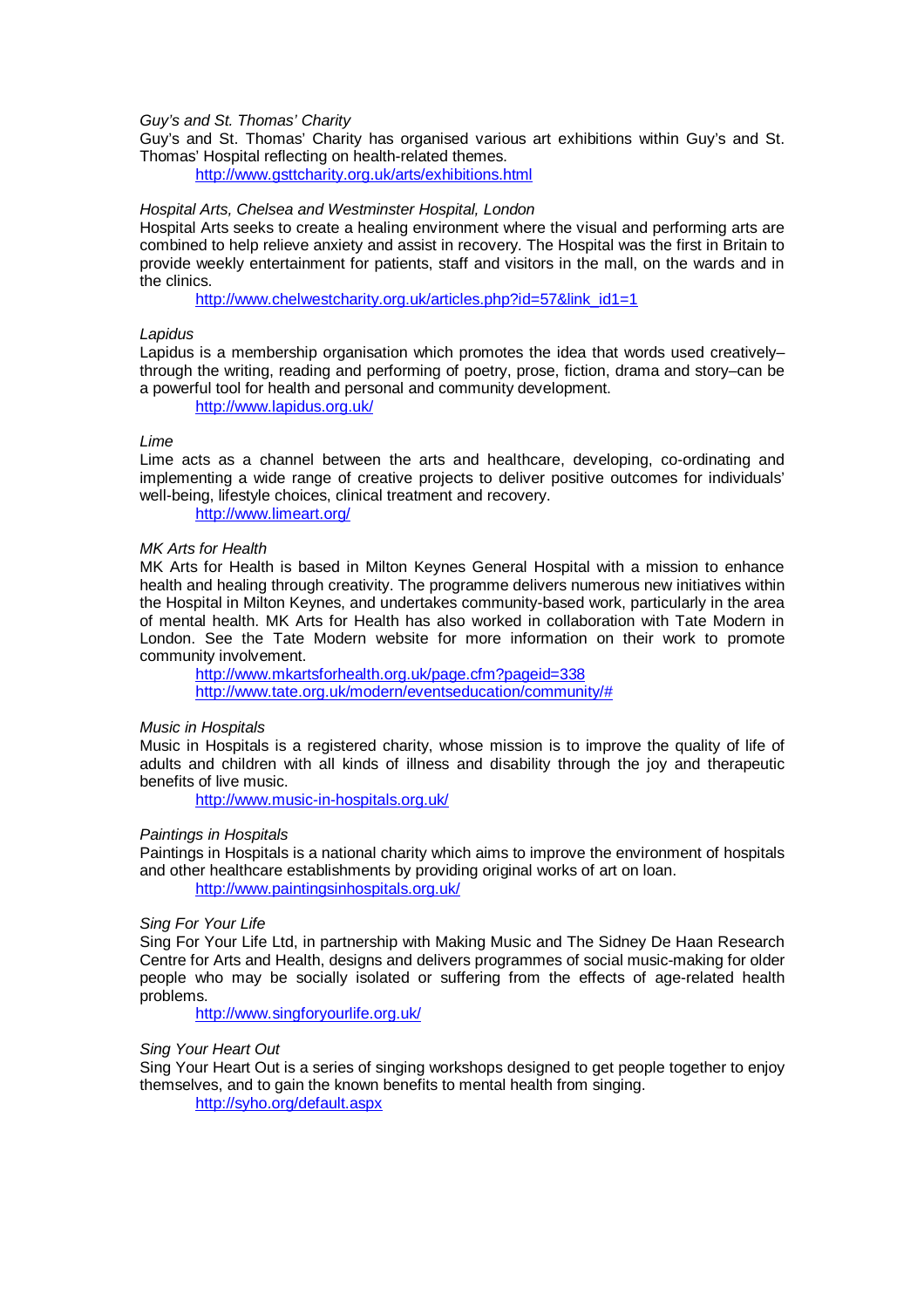### Start in Manchester

Start in Manchester is an Arts and Mental Health Project for Adults. Start helps people to improve, maintain and protect their mental well-being through art and gardening. Our service users are recovering from a period of serious and long-term mental ill health, and want to use art to build confidence, self-esteem and practical life skills.

http://www.startmc.org.uk/

### Survivors' Poetry

Survivors' Poetry is a national charity which promotes the writing of survivors of mental distress. A Survivor may be a person with a current or past experience of psychiatric hospitals, ECT, tranquillisers or other medication, a user of counselling services, a survivor of sexual abuse, child abuse and any other person who has empathy with the experiences of survivors.

http://www.survivorspoetry.com/

#### The Comedy Trust

The Trust is the organisation responsible for delivering the annual Liverpool Comedy festival. In addition, the Comedy Trust deliver a wide range of comedy and humour-based community, education and health projects.

http://www.liverpoolcomedyfestival.co.uk/

### The Hearth Centre

The Hearth Centre research, write and produce drama on health themes, specialising in mental health. Drama and creative writing are used to explore ethical issues with health professionals.

http://www.thehearthcentre.org.uk/

# Willis Newson

Willis Newson is a Bristol-based arts consultancy specialising in healthcare and the built environment. Through our projects, we aim to make a difference. While much of our work is concerned with enhancing physical spaces, we believe that the arts can be a powerful tool in unlocking both individual and community potential. Collaboration and participation are at the heart of our work, with projects designed to actively engage and involve local communities. http://www.willisnewson.co.uk/

#### University College Hospital Slade Art Programme

The art in the new University College Hospital has been made to create a welcoming, uplifting environment for patients, visitors and staff and in so doing improve patient well being, boost staff morale and widen access to the arts across the trust.

http://www.uclh.nhs.uk/New+developments/New+University+College+Hospital/

#### Upstream

Upstream is a healthy living project that encourages stimulating creative and social activities for people's well-being and lifelong independence.

http://www.upstream-uk.com/

### Vital Arts

Vital Arts delivers a high-quality, ground-breaking, vibrant and collaborative programme of integrated arts projects for the comfort, healing and well-being of patients, staff and the wider hospital community of Barts & The London NHS Trust.

http://www.vitalarts.org.uk/

#### Zest: Arts for health

Zest: Arts for health, is working to improve healthcare environments across Plymouth. We are based in the planning department of Plymouth Hospitals NHS Trust. Zest works with project teams on the design of new and refurbished healthcare buildings. Zest is also active in promoting and developing a wide range of arts projects to help improve both the patient experience and staff working lives.

http://www.zestarts.org.uk/pages/1